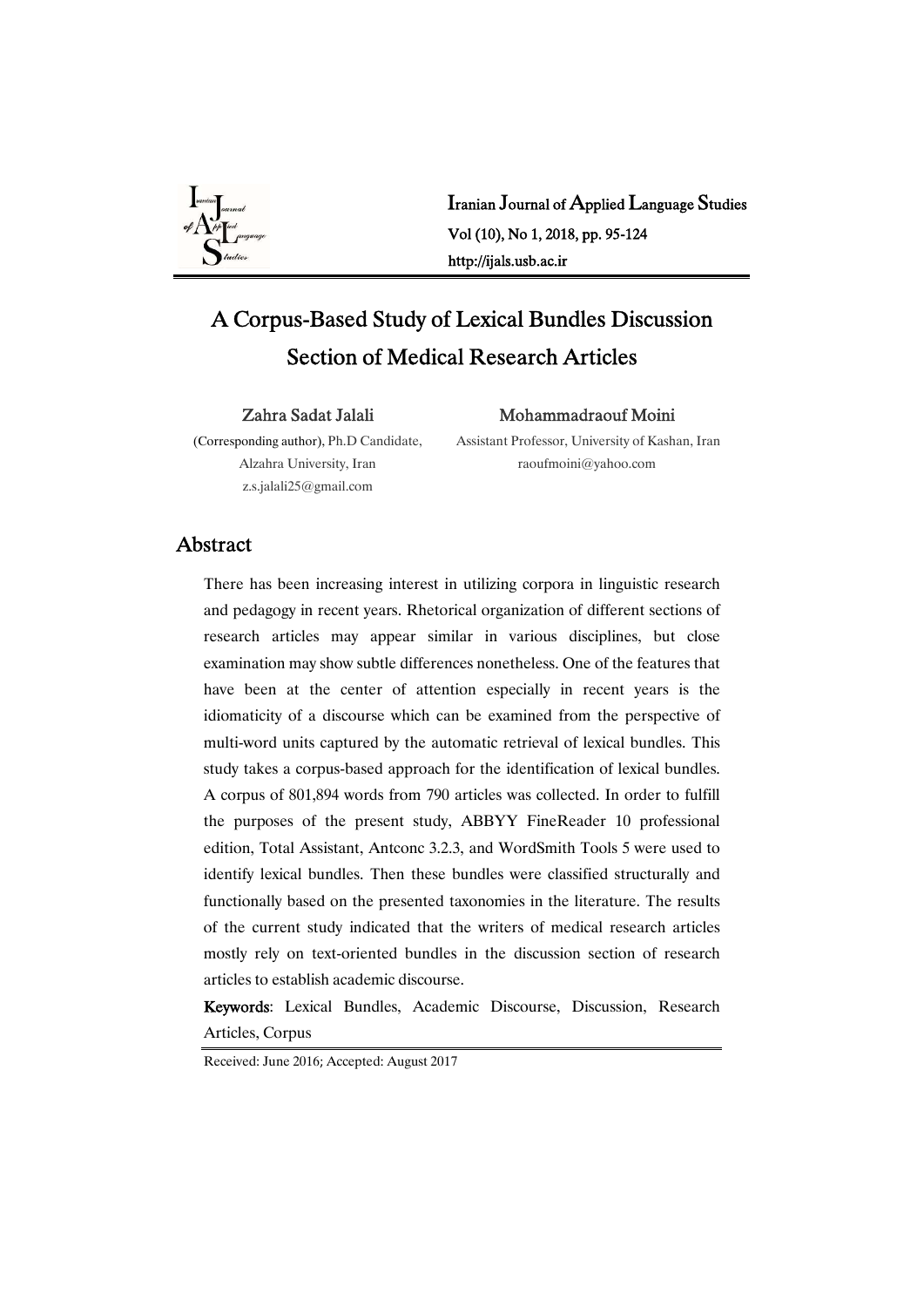# 1. Introduction

In recent years much more attention has been paid to corpus linguistics. Recent studies carried out in corpus linguistics have pointed to EAP (English for Academic Purposes) - specific phraseology and multi-word combinations. Most of these studies have used corpus data in order to analyze formulaic expressions used in different registers. For instance, some of them have focused on spoken vs written registers or some have had a look at academic vs. nonacademic registers. For example, in series of studies carried out on lexical bundles, Biber and colleagues (Biber & Barbieri, 2007; Biber, Conrad, & Cortes, 2003, 2004; Biber, Johanson, Leech, Conrad & Finegan, 1999) found that conversation and academic prose present distinctive distribution patterns of lexical bundles and that most of the bundles are clausal in conversation and phrasal in written academic discourse. Other studies have focused on expert and non-expert writing. For example, Cortes (2004) compared lexical bundles in published and student academic writing in history and biology. The findings indicated that lexical bundles were frequently used in published writing but that students' use of these expressions was rare and that many lexical bundles are discipline bound. Specialized academic corpora may concentrate on just one genre, or a wide variety of genres or even they may concentrate on one discipline or many. However, most of them tend to be made up of professionally written texts. The importance of genre knowledge which can help language learners to master academic, professional and educational discourse has been widely acknowledged for decades. Rapid development of science and technology has forced researchers to participate actively in the international academic discourse community. Research articles (hereafter referred to as RAs) as the central knowledge production are amuch-studied genre and have received extensive attention in genre analysis.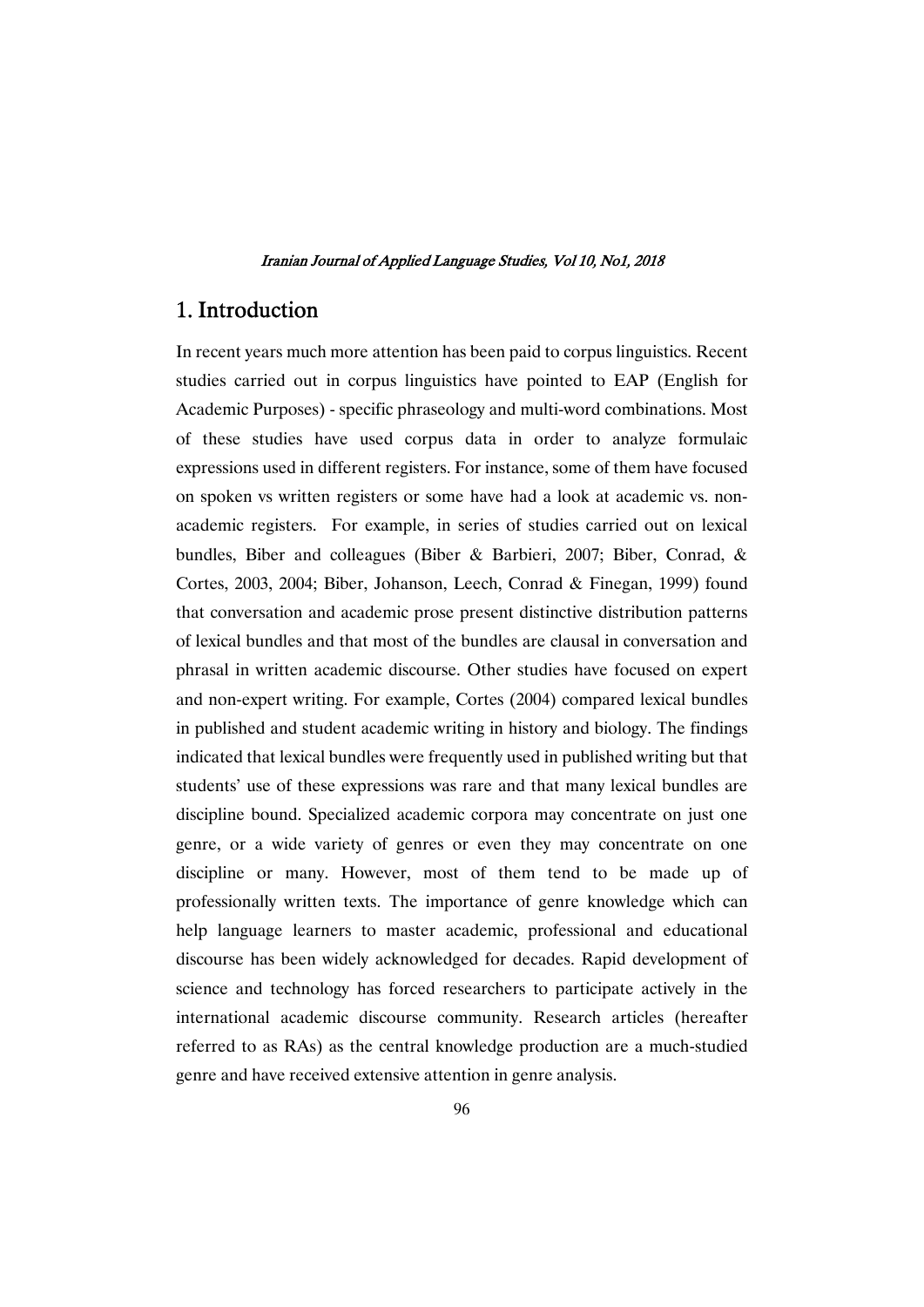Chang and Kuo  $(2011)$  discuss that some of the studies carried out in EAP provide fruitful results with respect to the genre of RAs at two levels of macrostructure and linguistic features. The former level takes the genreanalysis approach to the rhetorical functions and organizational patterns of RA sections. A large number of studies have been carried out regarding the moves and steps included in different sections. For example, the study that was carried on the introduction section of RAs (Swales, 1990), another one on the result section (Brett, 1994; in sociology RAs) and the other one on the discussion section of research articles in three disciplines of sociology, political science, history RAs (Holmes, 1997) as well as economics, business and financial articles (Lindeberg, 1994). The latter level focuses on the analysis of linguistic features such as hedging, reporting verbs, modals, personal pronouns and meta-discourse (Butler, 1990; Hyland, 1998; Kuo, 1999; Tarone, Dwyer, Gillette, & Icke, 1998; Thompson & Ye, 1991). Combinations of words which fulfills specific functions and that are called upon automatically by native speakers have come to be known under the term of formulaic language (Schmitt & Carter, 2004). These are particular expressions being specific to an academic community. So, individuals who have not been members of such communities may not hit on the most appropriate expressions, and their production may, therefore, seem not quite right to insiders (Kjellmer, 1990). Different terms have been used to refer to word sequences and linguists do not concur with the defining characteristics which differentiate one type of word combinations from another. Reviewing the related literature showed that there are different terms that are used to refer to multi-word combinations. These terms are recurrent word combinations (Altenberg, 1998; De Cock, 1998), phrasicon (De Cock, Granger, Leech, & McEnery, 1998), clusters (Hyland,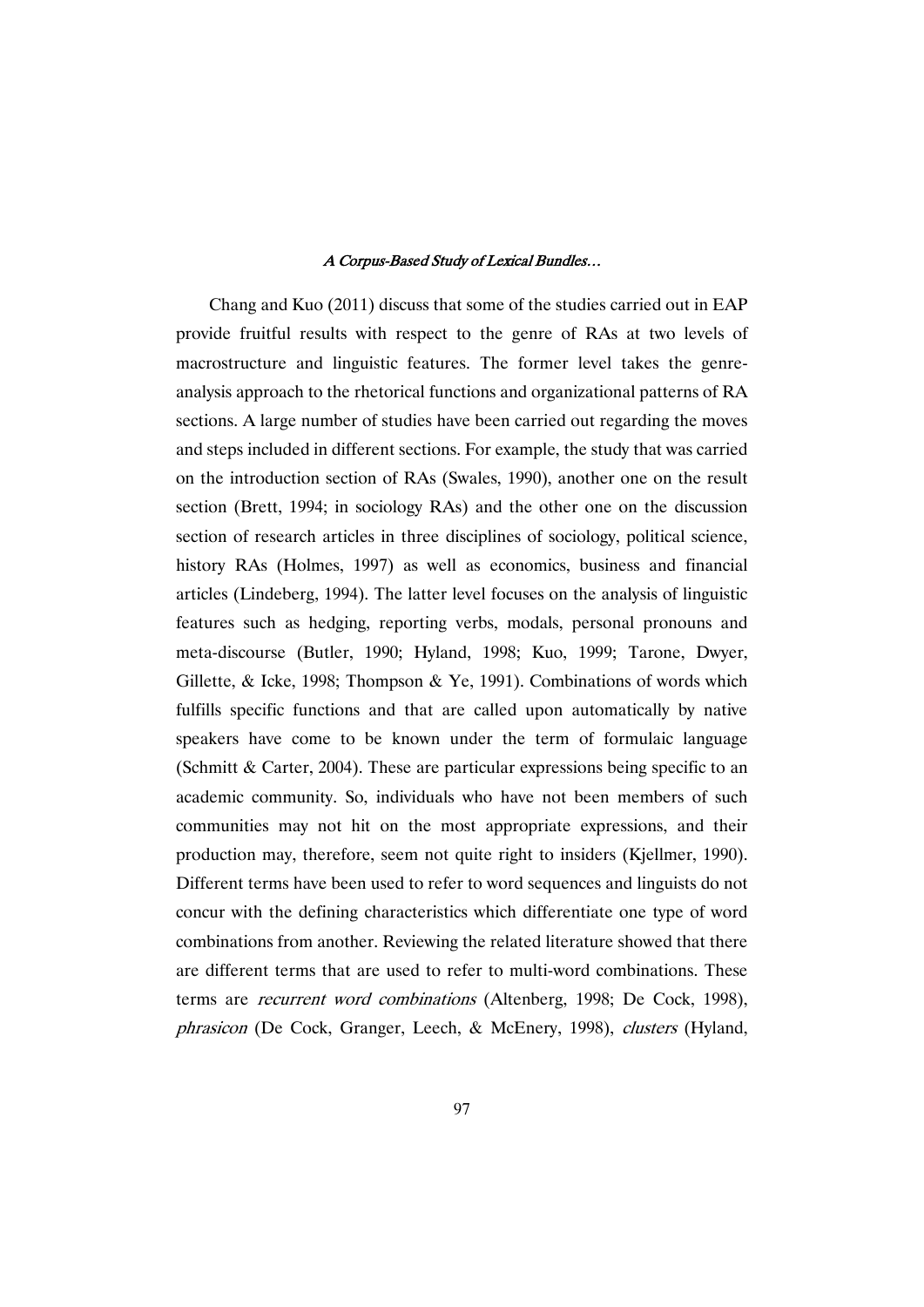2008a; Schmitt, Grandage & Adolphs, 2004), n-grams (Stubbs, 2007a, 2007b) and *lexical bundles* (Biber & Barbieri, 2007; Cortes, 2002).

Series of studies were conducted on lexical bundles. For instance, Hyland (2008a) identified lexical bundles in various genres of research articles, master thesis, and doctoral dissertations in four disciplines of electrical engineering, business studies, applied linguistics, and biology. In another study by Alipour, Jalilifar and Zarea (2013) lexical bundles were identified and compared in the genre of research articles in three disciplines of physics, computer engineering, and applied linguistics. The results of this study showed significant differences between structures and functions of bundles in the mentioned disciplines and that the writers of these disciplines rely on different norms in order to communicate appropriately with the members of their own communities.

Hong and Hua (2018) identified lexical bundles in the corpus of journal articles in the field of international business management (IBM) and found that lexical bundles are discipline specific. Other studies have focused on the similarities and differences of lexical bundles across different genres within one discipline (Cortes, 2004; Hyland, 2008a; Jalali, 2009; Breeze, 2013). For instance, Breeze (2013) investigated lexical bundles in four legal genres: academic law, case law, legislation and documents. In this study, major differences were found between types of bundles and their functions in various corpora. In another study, Łukasz Grabowski (2015) investigated lexical bundles across samples of patient information leaflets, summaries of product characteristics, clinical trial protocols and chapters from academic textbooks on pharmacology and found salient links between situational, linguistic and functional features of the four pharmaceutical registers under scrutiny and showed that patterns of language use differ considerably due to topic- and function-related differences between the text types, despite their dealing with a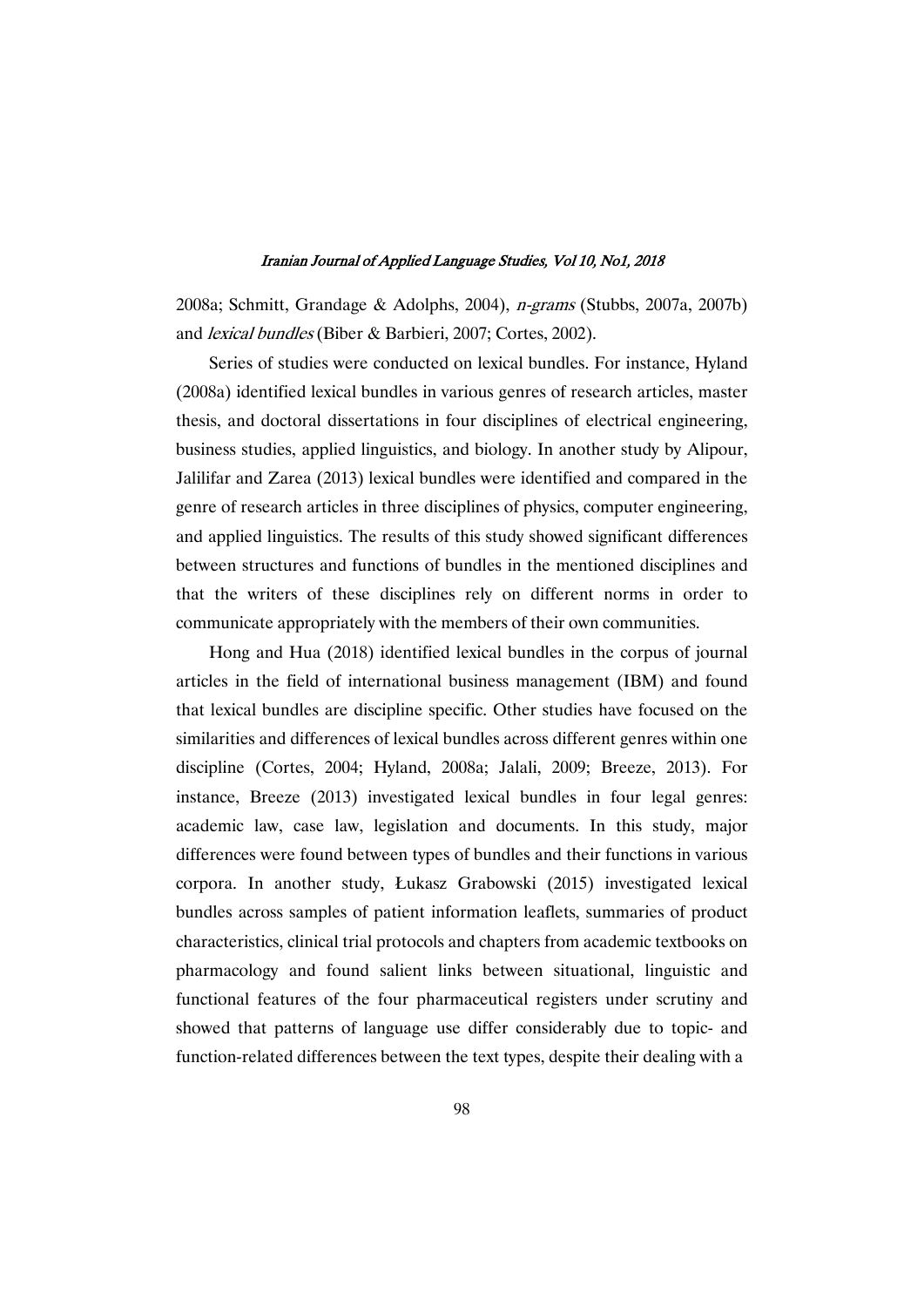similar theme, namely with medicines or medicinal products. Some studies have investigated articles and different sections of articles across various disciplines (Biber & Finegan, 1994; Martinez, 2003; Valipoor, 2010; Parvizi, 2011). For instance, Cortes (2013) studied lexical bundles in the introduction section of research articles in different disciplines, and the most frequent structural correlates and functions were found.

For the last few decades, some of the studies have adopted a genre-based approach in order to investigate the discussion sections of RAs in disciplinary areas such as social sciences (Lewin, 2001), Biomedicine (Dubois, 1997), chemical engineering (Peng, 1987) and dentistry (Basterkmen, 2012). Dudley-Evans (1997) focused on the discussion section of RAs since he believed that students have the greatest difficulty with this section in the academic discourse and that this section has received less attention than the introduction section. Related literature and studies which were carried out on the discussion sections of RAs in different disciplines showed that few studies have focused on the lexical bundles in the discussion section of RAs. Since EAP research has indicated that phraseology or formulaic expressions in academic written discourse are often problematic for non-native or novice writers (Cowie, 1998; Gledhill, 2000; Jalali, 2014; Güngör & Uysal, 2016; Safarzadeh, Monfared & Sarfeju, 2013; Pan, Reppen & Biber, 2016; Bychkovska & Lee, 2017; Shin, Cortes & Yoo, 2018), the current study presents such lexical phrases that can be linked to communicative purposes of a section through the analysis of lexical bundles in the discussion section of medical research articles. Thus, this study poses the following three specific research questions:

1. What are the most frequent lexical bundles used in the discussion section of Medical RAs?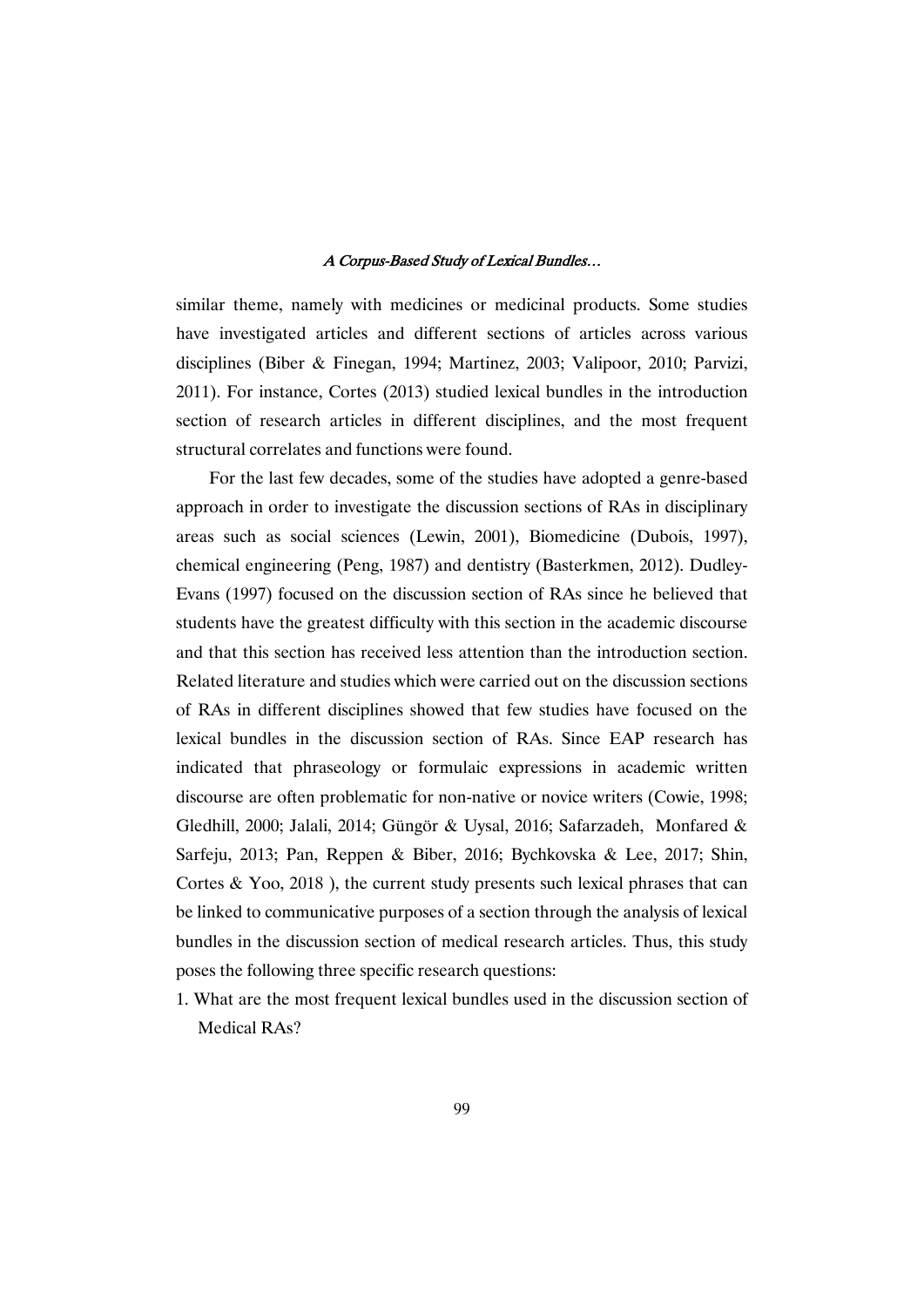- 2. What are the different forms of lexical bundles used in discussion section of MRA<sub>s</sub>?
- 3. What roles do lexical bundles play in the discussion section of MRAs?

# 2.Method

To collect the required RAs for establishing the corpus (Corpus of Discussion section of Medical Research Articles, referred to as CODMRA hereafter in this study), the Science Direct Online (SDO) was used. All the written medical research articles gathered in the corpus were downloaded from this authentic database, i.e., SDO which is the world's largest electronic collection of science, technology and medicine. Over 1800 journals related to 24 disciplines ranging from natural sciences to social sciences are included in SDO, and consequently, it can be considered as the most representative and authoritative database.

In the discipline of Medicine and Dentistry of SDO, there are 33 subject areas. Following Wang and Ge (2008), in this study, almost all areas of Medical Science were included. All journals in the 33 subject areas published during 2009-2011 were used for the establishment of the corpus. In each year, two issues of each volume were randomly selected. Totally, about 24 articles in each 33 subject areas were selected while each article on average included about 3000 words. As a conclusion, 790articles were obtained in order to produce the corpus of 801,894 words of the discussion sections (i.e., all sections of articles were deleted except the discussion ones).

The frequency of 20 times per million words with the requirement that this rate of occurrence is realized in at least five different texts was considered as criteria in the present study although the cut-off frequency was determined according to the purpose of the study. However, some studies have used a cutoff frequency of 10 per million words (Biber, Johansson, Leech, Conrad &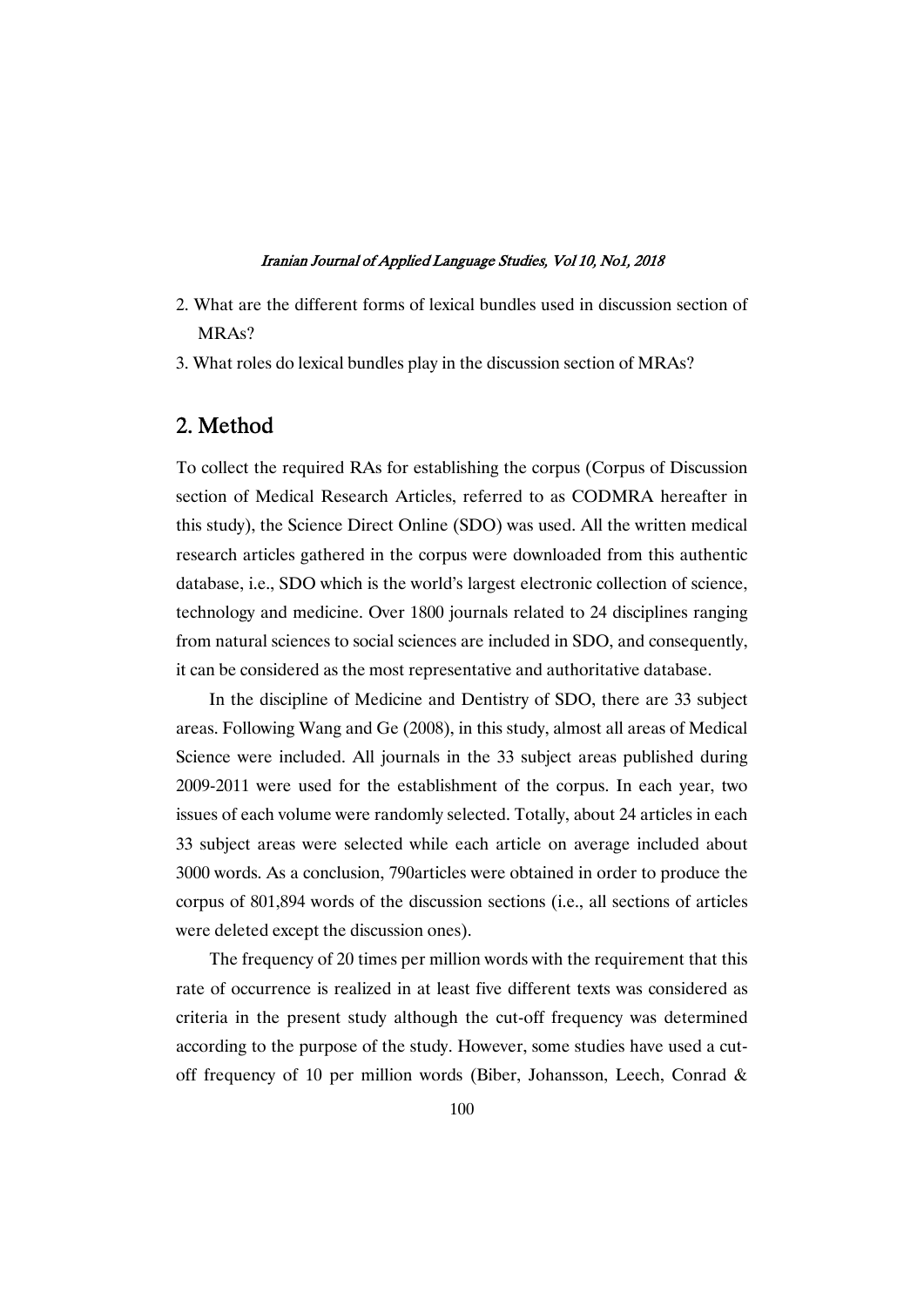Finegan, 1999). Biber (2006), Cortes (2004), Hyland (2008a, 2008b), Jalali (2009), Valipoor (2010), Parvizi (2011) considered a cut-off frequency of 20 times per million words, while Biber and Barbieri (2007) raised the idea of 40 occurrences per million words in the study of spoken and written university language. Identification of 4-word lexical bundles was at the center of attention in the CODMRA because 4-word lexical bundles were far more common than 5-word strings and offered a clearer range of structures and functions than 3word bundles (Hyland, 2008a). Furthermore, many 4-word strings hold 3-word bundles in their structure (Cortes, 2004). After data was collected, different computer software products were used in order to identify the lexical bundles. The following section introduces these computer programs.

# 2.1. Computer Programs and Software

The software products utilized in the current study were: ABBYY FineReader 10 professional edition, Total Assistant, Antconc 3.2.3 (Anthony, 2007) and WordSmith Tools 5 (Scott, 2008). ABBYY FineReader is an intelligent document processing software which is used to convert scanned documents, PDF files and documents, and image files into an editable format. Regarding the purpose of the current study, all collected RAs which were in a PDF format were subjected to ABBYY FineReader 10 to be converted to plain text (txt.) format files. Using ABBYY FineReader enabled us to produce plain texts which could be uploaded to Antconc.

Next, the Total Assistant software was used for counting the words and characters of the CODMRA. Then, txt. format files were fed into Antconc software, and a concordance tool of this software was used and the cluster size, a 4-word string (for min and max size), was set. Then different keywords or search terms such as articles, "to be" verb, modals, prepositions, demonstrative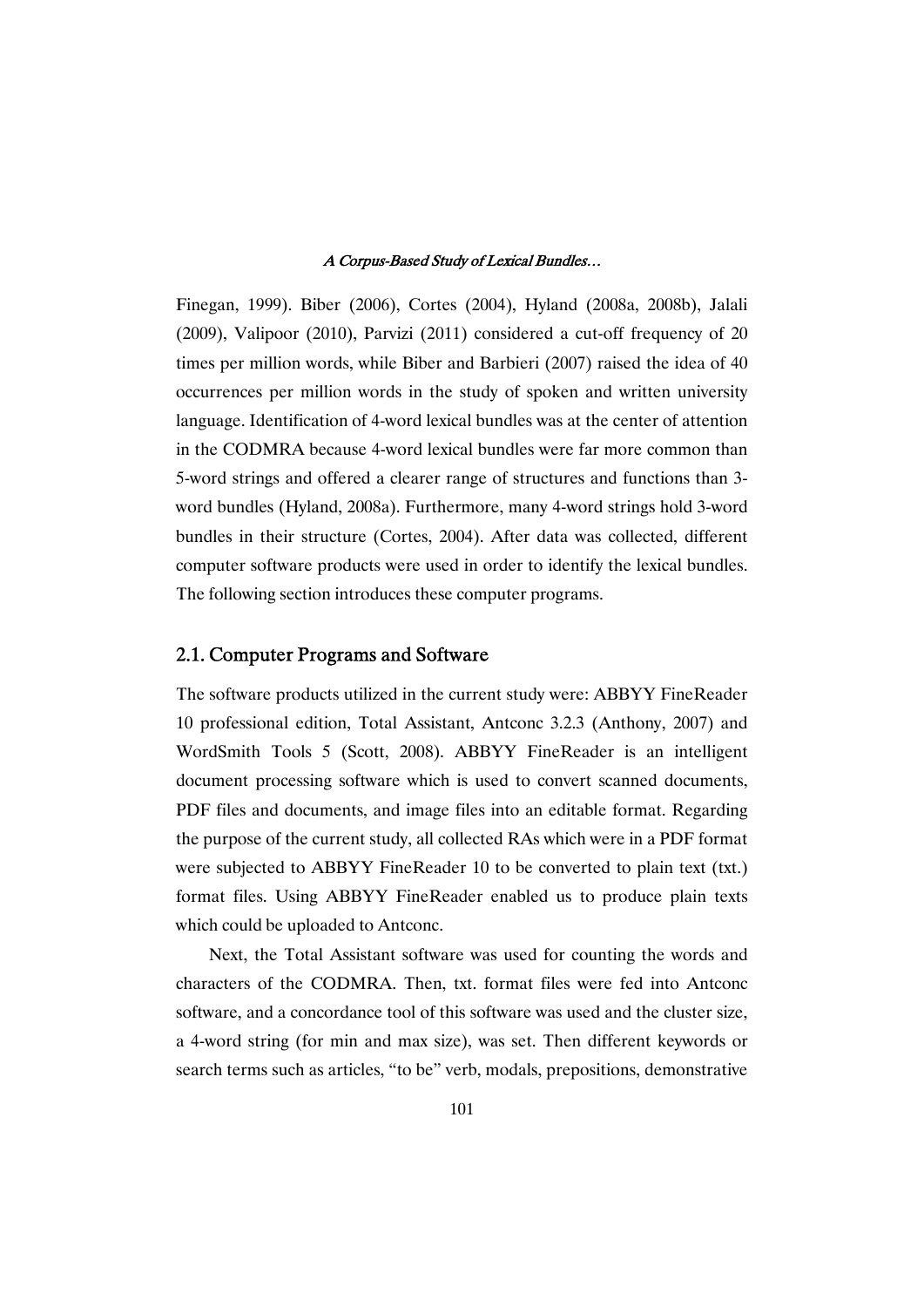adjectives were typed in a specific part of this software. Also, a cut-off frequency of 20 in one million words was considered as a criterion, and consequently the minimum cluster frequency of 16 for a corpus of 801,894 words was given to Antconc software. Provided with these features, Antconc displayed clusters of words that surrounded a search term and ordered them alphabetically or by frequency. Like Antconc, another software program such as WordSmith tools 5 (Scott, 2008) was used to extract and identify lexical bundles in different texts. The difference between these two programs is that the WordSmith has the additional advantage of showing the number of texts in which lexical bundles happen.

The next stage was the structural and functional classification of lexical bundles. The former was based on Biber et al.'s (1999) structural taxonomy, and for the latter Hyland's (2008a) functional taxonomy was used. This taxonomy is based on academic registers. Since the focus of this study was on academic register and a specific section of research articles, this kind of taxonomy seemed to be more useful in the functional classification of bundles. The Table1 presents these major functions and their sub-categories of Hyland's taxonomy(2008a).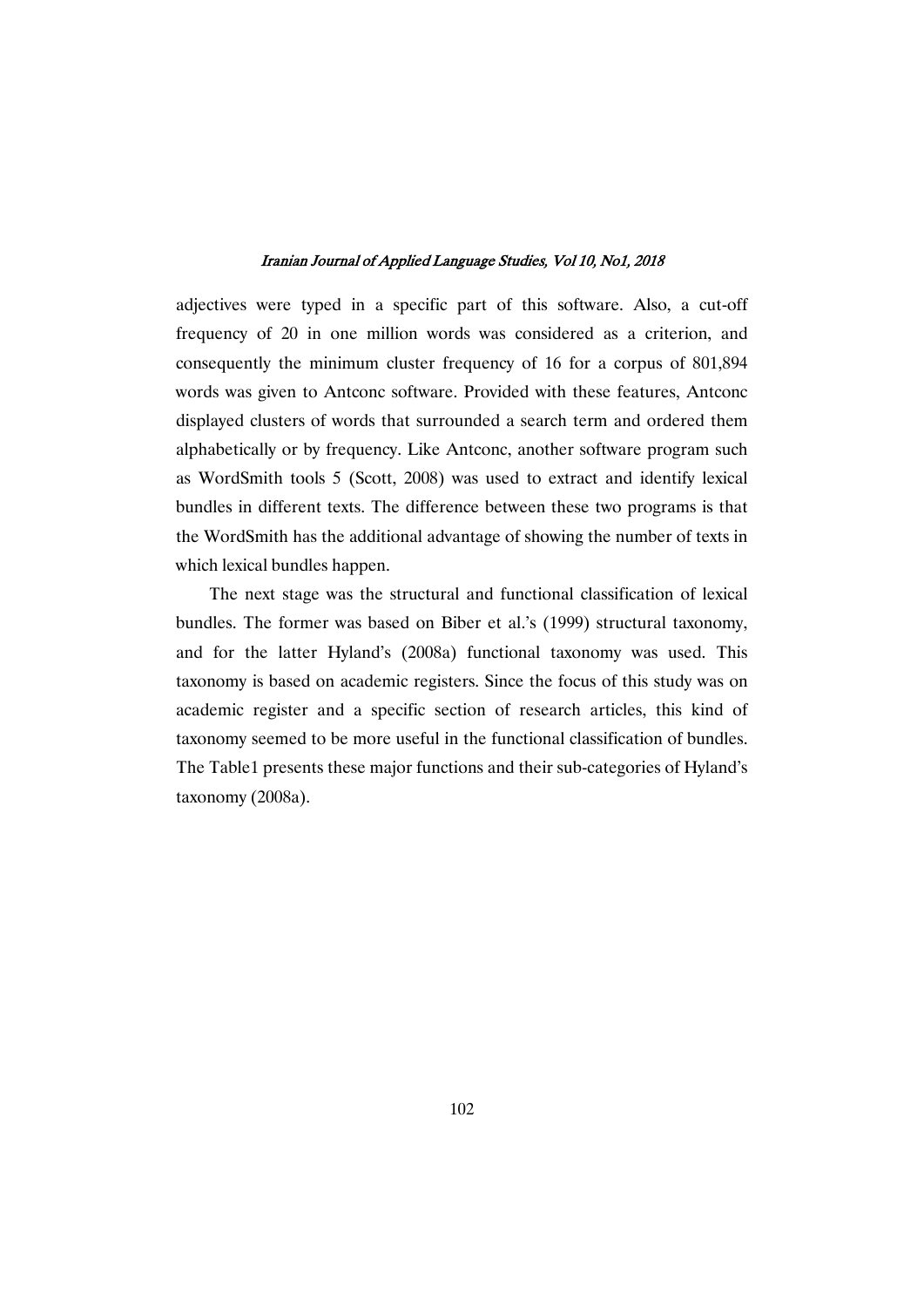| <b>Major</b> functions   | Sub-categories                                                              | <b>Examples</b>                          |  |  |
|--------------------------|-----------------------------------------------------------------------------|------------------------------------------|--|--|
| Research-oriented:       | <b>Location</b> -indicating time and place                                  | In the present study, at the end of      |  |  |
| Help writers to          |                                                                             |                                          |  |  |
| structure their          | <b>Procedure-indicating</b><br>methodology<br><b>or</b>                     | The purpose of this, was used as a       |  |  |
| activities and           | purpose of research                                                         |                                          |  |  |
| experiences of the real  | Quantification- describing the amount or                                    | Is one of the, one of the most           |  |  |
| world.                   | number                                                                      |                                          |  |  |
|                          | Description-<br>detailing<br>qualities<br><b>or</b>                         | in the control group, the size of the    |  |  |
|                          | properties of material                                                      |                                          |  |  |
|                          | Topic-related to the field of research                                      | in the United States                     |  |  |
| Text-oriented:           | <b>Transition signals</b> – establishing additive                           | on the other hand, as well as the        |  |  |
| clusters<br>These<br>are | or contrastive links between elements                                       |                                          |  |  |
| with<br>concerned<br>the |                                                                             |                                          |  |  |
| organization of the text | <b>Resultative signals</b> – mark inferential or                            | the results of the, been shown to be     |  |  |
| and the meaning of its   | causative relations between elements                                        |                                          |  |  |
| elements as a message    |                                                                             |                                          |  |  |
| or argument.             | signals<br>text-reflexive<br><b>Structuring</b><br>$\overline{\phantom{a}}$ | as shown in fig, are shown in table      |  |  |
|                          | markers which organize stretches of                                         |                                          |  |  |
|                          | discourse or direct reader elsewhere in                                     |                                          |  |  |
|                          | text                                                                        |                                          |  |  |
|                          | <b>Framing signals</b> – situate arguments by                               | on the other and, in the presence of     |  |  |
|                          | specifying limiting conditions                                              |                                          |  |  |
| Participant-oriented.    | Stance features - convey the writer's                                       | were more likely to, it is possible that |  |  |
| These are focused on     | attitudes and evaluations                                                   |                                          |  |  |
| the writer or reader of  |                                                                             |                                          |  |  |
| the text.                | <b>Engagement features-</b> address readers                                 | it should be noted, is important to      |  |  |
|                          | directly                                                                    | note                                     |  |  |

# Table 1. Functional Taxonomy of Lexical Bundles by Hyland (2008)

# 3. Results

Based on the size of the corpus, the frequency of 16 was set for the identification of bundles. Results of the software showed 94 bundles in the discussion section of MRAs which are presented in Table 2 with their overall frequency (FRQ) in the corpus. Finally, the bundles of this section were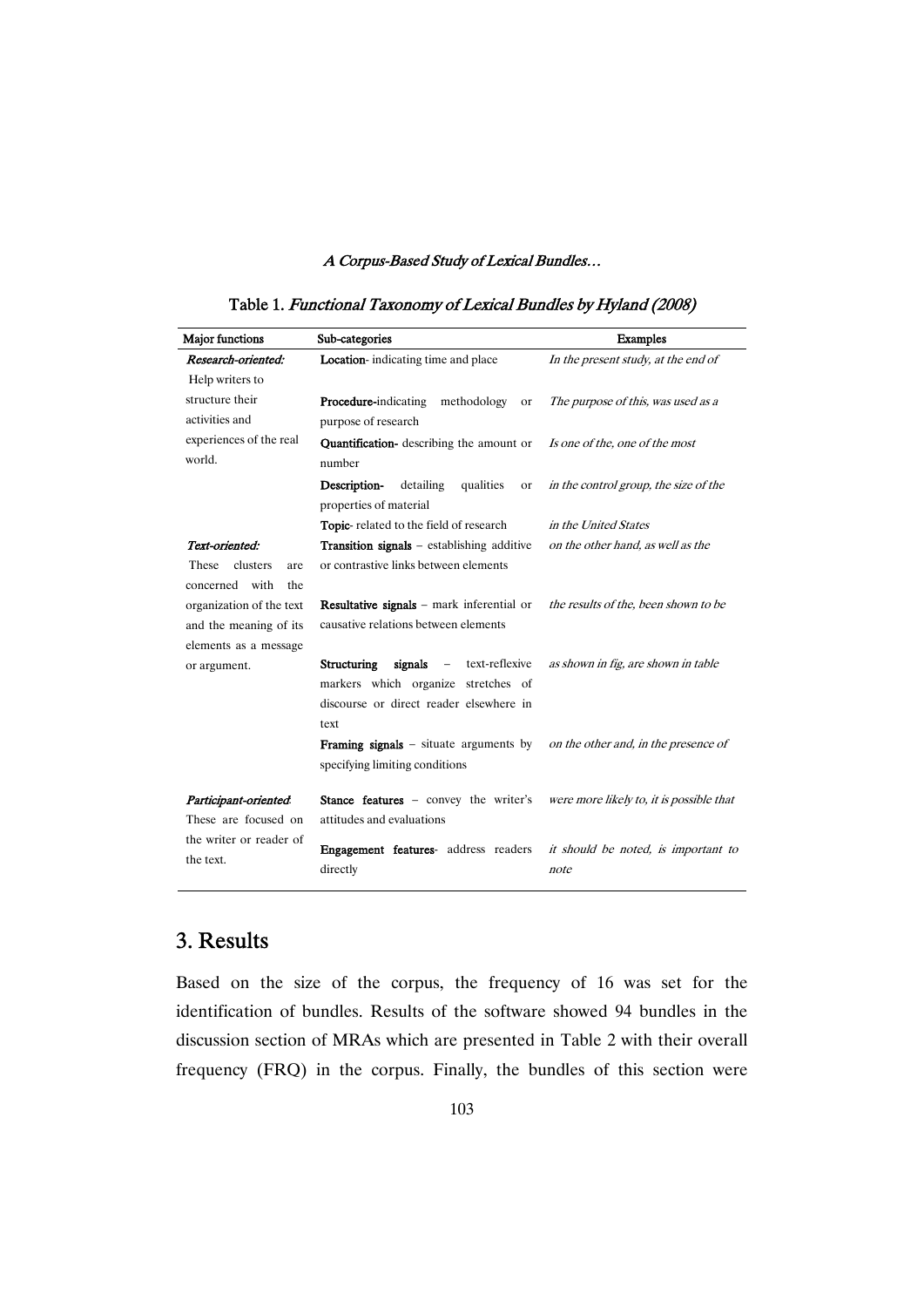classified structurally and functionally using the taxonomies mentioned previously.

|              | Lexical bundles                | <b>FRO</b> | No of texts |    | Lexical bundles                     | <b>FRO</b> | No of texts |
|--------------|--------------------------------|------------|-------------|----|-------------------------------------|------------|-------------|
| $\mathbf{1}$ | this is the first              | 69         | 66          | 48 | in agreement with the               | 21         | 20          |
| $\mathbf{2}$ | In our study, the              | 63         | 58          | 49 | is in line with                     | 21         | 18          |
| 3            | the present study we           | 57         | 50          | 50 | may be explained by                 | 21         | 19          |
| 4            | In this study, the             | 54         | 46          | 51 | TNF a and IL                        | 21         | 9           |
| 5            | In our study, we               | 48         | 36          | 52 | can be explained by                 | 20         | 19          |
| 6            | in the pathogenesis of         | 42         | 31          | 53 | explained by the fact               | 20         | 18          |
| 7            | studies are needed to          | 42         | 39          | 54 | research is needed to               | 20         | 19          |
| 8            | It is known that               | 41         | 37          | 55 | the presence of a                   | 20         | 18          |
| 9            | knowledge, this is the         | 40         | 40          | 56 | the small sample size               | 20         | 20          |
| 10           | we found that the              | 38         | 33          | 57 | the validity of the                 | 20         | 16          |
| 11           | It is likely that              | 37         | 36          | 58 | we have shown that                  | 20         | 19          |
| 12           | These findings suggest<br>that | 37         | 34          | 59 | with the findings of                | 20         | 17          |
| 13           | It should be noted             | 36         | 32          | 60 | are consistent with the             | 19         | 17          |
| 14           | To our knowledge, this         | 36         | 35          | 61 | be noted that the                   | 19         | 17          |
| 15           | is possible that the           | 35         | 31          | 62 | be one of the                       | 19         | 16          |
| 16           | be related to the              | 34         | 28          | 63 | consistent with previous<br>studies | 19         | 17          |
| 17           | The results of our             | 33         | 32          | 64 | due to the fact                     | 19         | 19          |
| 18           | results of the present         | 32         | 26          | 65 | is the first to                     | 19         | 18          |
| 19           | should be noted that           | 31         | 28          | 66 | this study is the                   | 19         | 19          |
| 20           | Our results suggest            | 30         | 26          | 67 | we were unable to                   | 19         | 17          |
| 21           | This is consistent with        | 29         | 26          | 68 | are similar to those                | 18         | 17          |
| 22           | to the fact that               | 29         | 29          | 69 | et al. found that                   | 18         | 17          |
| 23           | et al. reported that           | 28         | 21          | 70 | in this study is                    | 18         | 18          |
| 24           | Further studies are            | 28         | 25          | 71 | is in agreement with                | 18         | 15          |
| 25           | study, we found that           | 28         | 21          | 72 | patients in our study               | 18         | 17          |
| 26           | important to note that         | 27         | 24          | 73 | results suggest that the            | 18         | 17          |
| 27           | in this study was              | 27         | 26          | 74 | the presence of the                 | 18         | 15          |
| 28           | results of our study           | 27         | 26          | 75 | to be due to                        | 18         | 18          |
| 29           | is important to note           | 26         | 22          | 76 | a decrease in the                   | 17         | 12          |
| 30           | it is difficult to             | 26         | 25          | 77 | be more likely to                   | 17         | 15          |

Table 2. Lexical Bundles in Discussion Section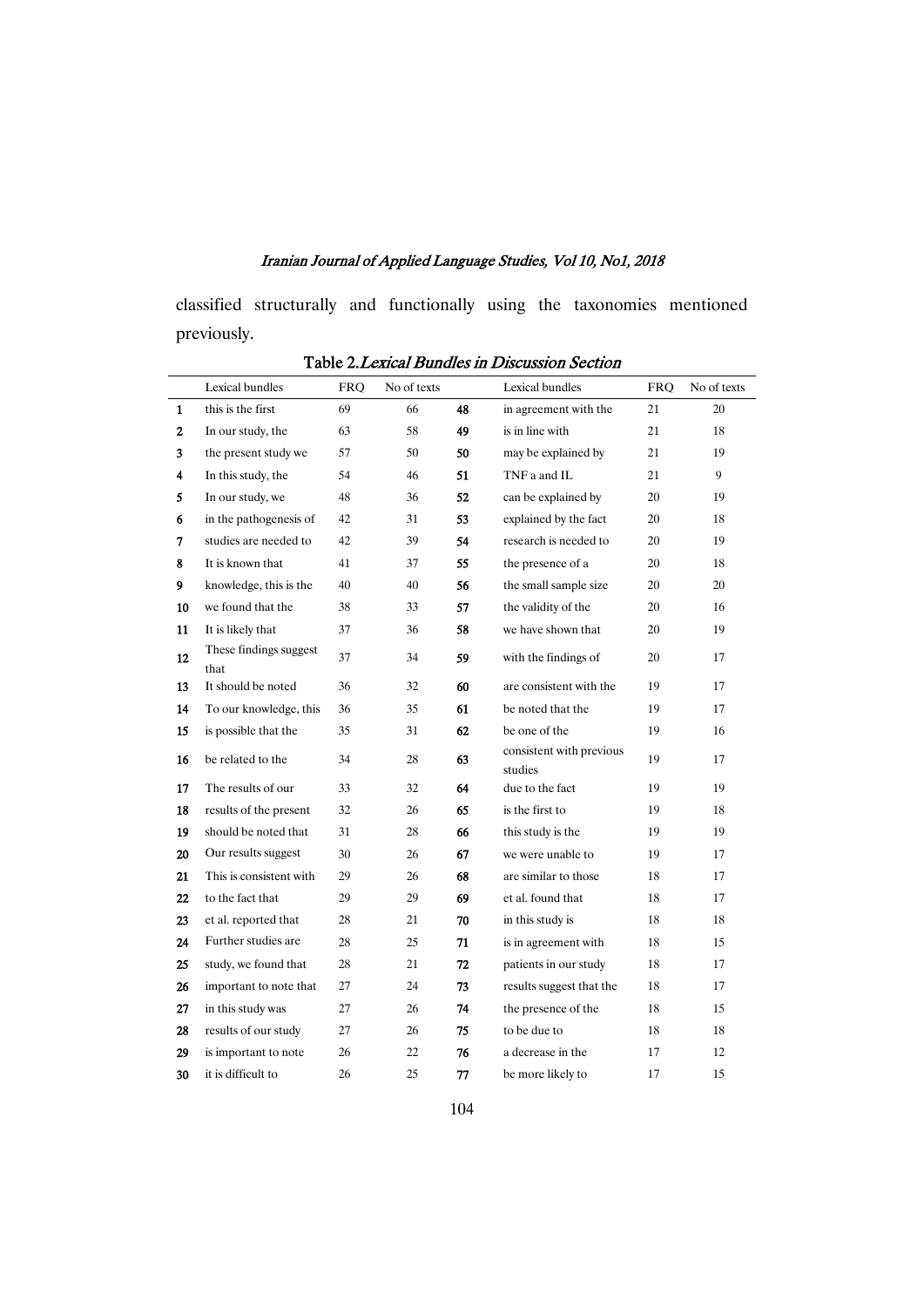|    | Lexical bundles                | <b>FRO</b> | No of texts |    | Lexical bundles                 | <b>FRO</b> | No of texts |
|----|--------------------------------|------------|-------------|----|---------------------------------|------------|-------------|
| 31 | the first study to             | 26         | 26          | 78 | be used as a                    | 17         | 16          |
| 32 | Our results showed             | 24         | 23          | 79 | been reported in the            | 17         | 16          |
| 33 | patients with heart<br>failure | 24         | 7           | 80 | finding is consistent with      | 17         | 15          |
| 34 | study is the first             | 24         | 23          | 81 | present study showed            | 17         | 15          |
| 35 | that the presence of           | 24         | 22          | 82 | that the use of                 | 17         | 15          |
| 36 | be attributed to the           | 23         | 20          | 83 | the duration of the             | 17         | 17          |
| 37 | could be explained by          | 23         | 21          | 84 | to be involved in               | 17         | 15          |
| 38 | is also possible that          | 23         | 22          | 85 | were not able to                | 17         | 15          |
| 39 | It is also possible            | 23         | 22          | 86 | which is consistent with        | 17         | 16          |
| 40 | we were able to                | 23         | 23          | 87 | and an increase in              | 16         | 14          |
| 41 | findings of this study         | 22         | 19          | 88 | are in line with                | 16         | 14          |
| 42 | is in accordance with          | 22         | 19          | 89 | are likely to be                | 16         | 16          |
| 43 | reported in the                | 22         | 19          | 90 | be responsible for the          | 16         | 16          |
| 44 | results are consistent<br>with | 22         | 22          | 91 | findings are consistent<br>with | 16         | 14          |
| 45 | this study is that             | 22         | 20          | 92 | is due to the                   | 16         | 16          |
| 46 | at least in part               | 21         | 18          | 93 | may contribute to the           | 16         | 16          |
| 47 | have shown that the            | 21         | 21          | 94 | to an increase in               | 16         | 15          |

Table 2 presents 94 different lexical bundles in the CODMRA. When the overall frequency of bundles is divided by the number of words in the corpus, the outcome shows the percentage of bundles in the corpus (Jalali, 2009). As a consequence, it can be said that just 0.3% of the whole corpus of discussion section is formed by lexical bundles. As it is shown in Table 2, the most frequent lexical bundle is *this is the first* with the frequency of 69 in the corpus which is four times more than the cut-off frequency of 16. This bundle is used as a kind of study-based lexical bundle. The table also shows that in our study the, the present study we, in this study the, In our study, we are the most frequent lexical bundles in the CODMRA. On the other hand, there are 8 bundles with the least frequency of 16 which have occurred in different number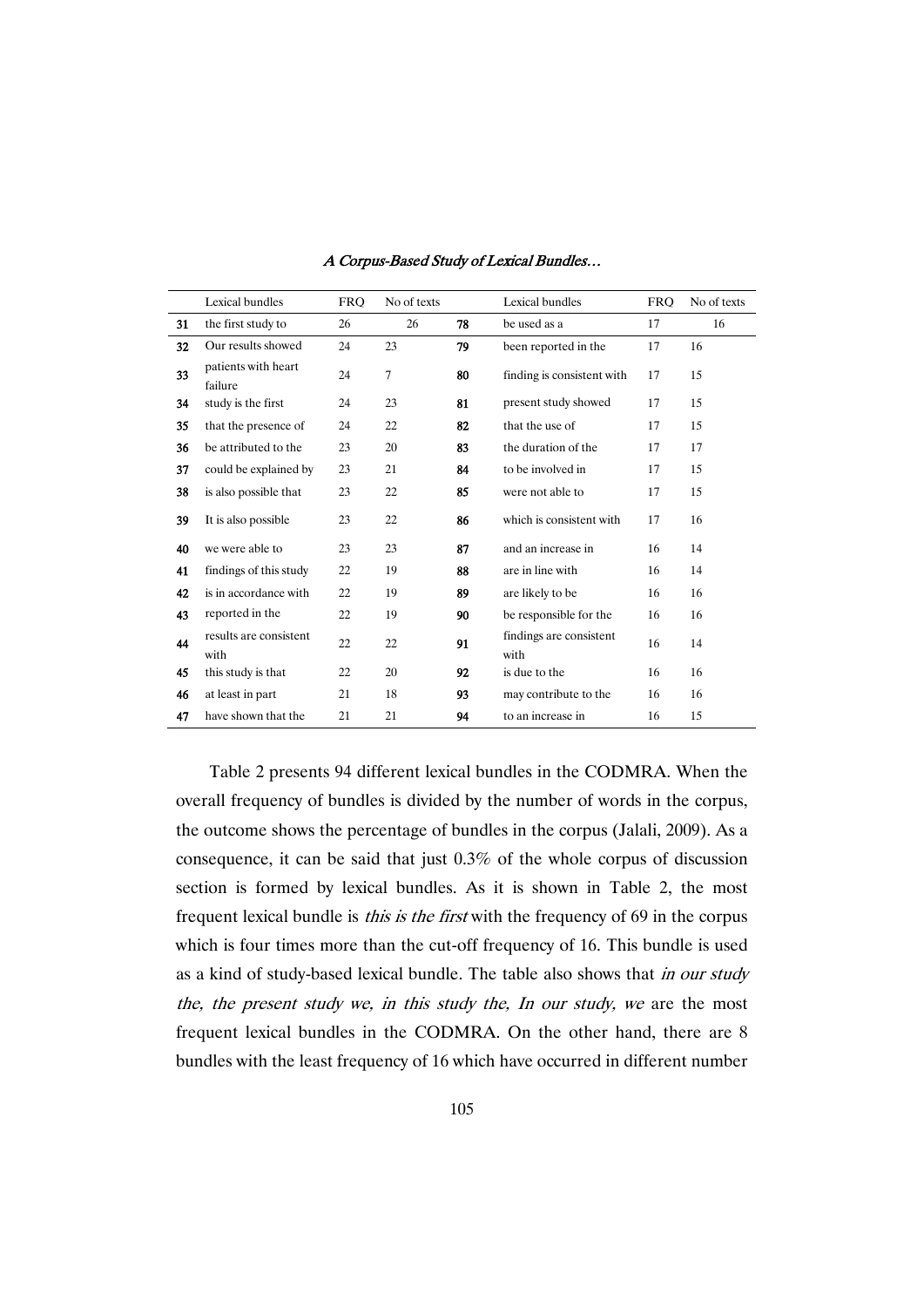of texts. In fact, the number of texts in which these lexical bundles have happened is very few, as presented in Table 2. These bundles with the frequency of 16 have occurred at least in 14 texts which is five times less than the number of texts in which most frequent lexical bundles have occurred. Although these eight bundles with the same frequency show different distribution order, it can be claimed that the fewer the number of texts in which the bundle has occurred, the more frequent the bundle.

# 3.1. Structural Classification of Bundles in Discussion Section

Table 3 shows the structural classification of 94 identified lexical bundles in the corpus of 801,894 words in discussion section of MRAs. In this table, the number, the overall frequency and the percentage of bundles being categorized and encompassed under each main category and its subcategories are presented.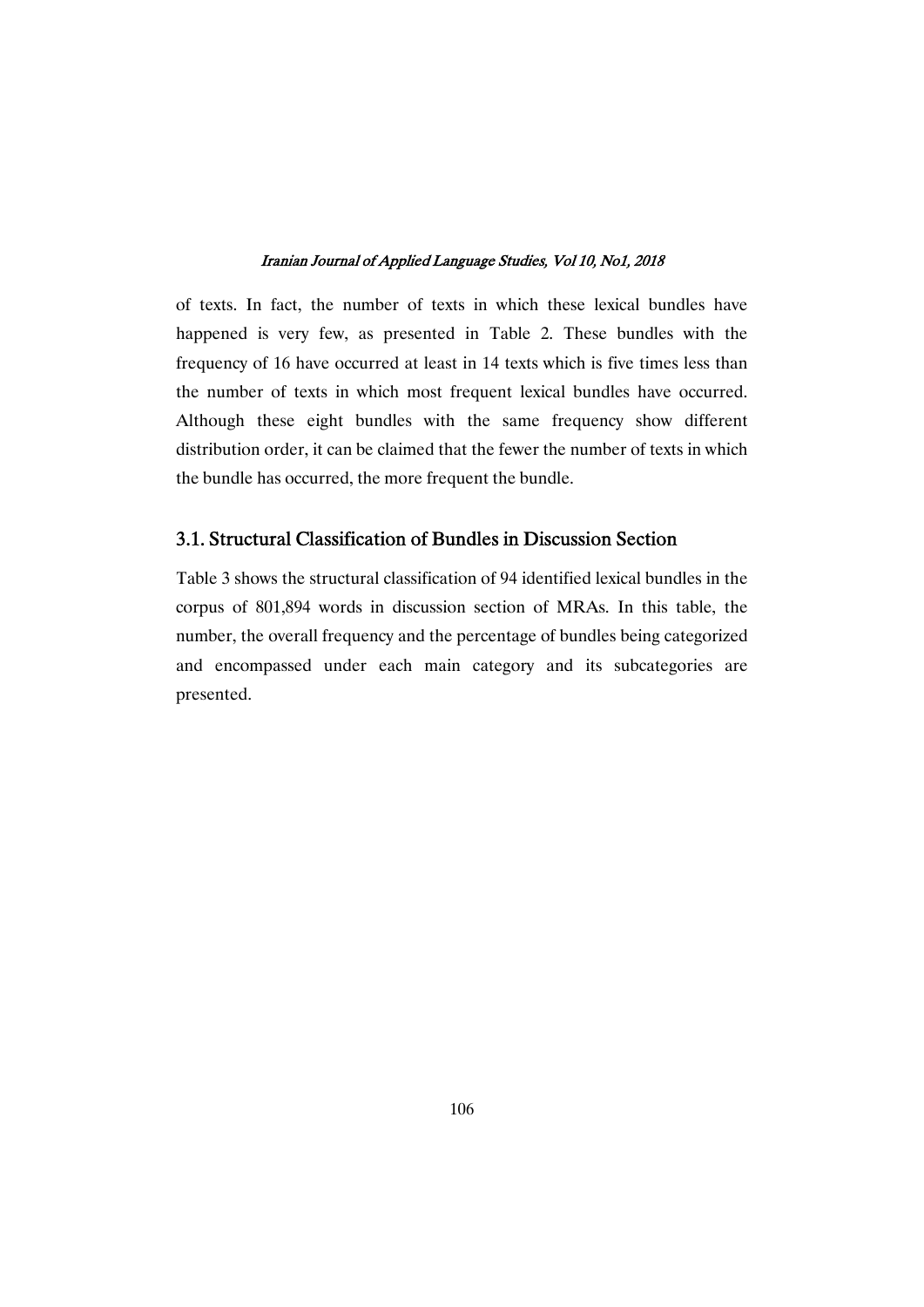| Category                                   | No of bundles  | Overall    | Percentage% |
|--------------------------------------------|----------------|------------|-------------|
|                                            |                | <b>FRQ</b> |             |
| Noun phrase+of                             | 10             | 230        | 9.40        |
| Noun phrase+oher post-modifier fragment    | $\overline{4}$ | 75         | 3.05        |
| Noun phrase+prepositional phrase fragment  | $\overline{4}$ | 75         |             |
| Prepositional phrase+of                    | $\overline{2}$ | 62         | 2.52        |
| Other prepositional phrase                 | 6              | 223        | 9.09        |
| Anticipatory it+verb/adjective phrase      | 5              | 163        | 6.64        |
| Anticipatory it+adjective phrase           | 3              | 86         |             |
| Anticipatory it+verb phrase                | $\overline{c}$ | 77         |             |
| Copula be + noun/adjective phrase          | 9              | 191        | 7.8         |
| Copula be + noun phrase                    | 3              | 54         |             |
| Copula be+adjective phrase                 | 6              | 137        |             |
| Verb phrase+that-clause fragment           | 14             | 351        | 14.30       |
| Verb phrase+that-clause                    | 3              | 71         |             |
| Noun+verbphrase+that-clause                | 11             | 280        |             |
| Verb/adjective+to-clause fragment          | 6              | 125        | 5.09        |
| Predicative adjective+to-clause            | $\overline{2}$ | 33         |             |
| Passive verb phrase + to-clause            | $\overline{c}$ | 57         |             |
| To-clause                                  | $\overline{2}$ | 35         |             |
| Passive verb+prepositional phrase fragment | 7              | 140        | 5.70        |
| Pronoun/noun phrase+be+                    | 3              | 117        | 4.76        |
| This + be +                                | 3              | 117        | 4.76        |
| Other expressions                          | 26             | 659        | 26.86       |
| Total                                      | 94             | 2453       | 100         |

# Table 3.Structural Classification of Bundles in CODMRA

Note: Those categories that are in bold are main categories, and the others are subcategories

Based on what is presented in Table 3, it can be claimed that clausal bundles are more frequent than phrasal bundles as they form 49.05% of the whole corpus of the discussion section. Phrasal bundles in comparison with clausal bundles make up 24.06% of the whole bundles. Among those which can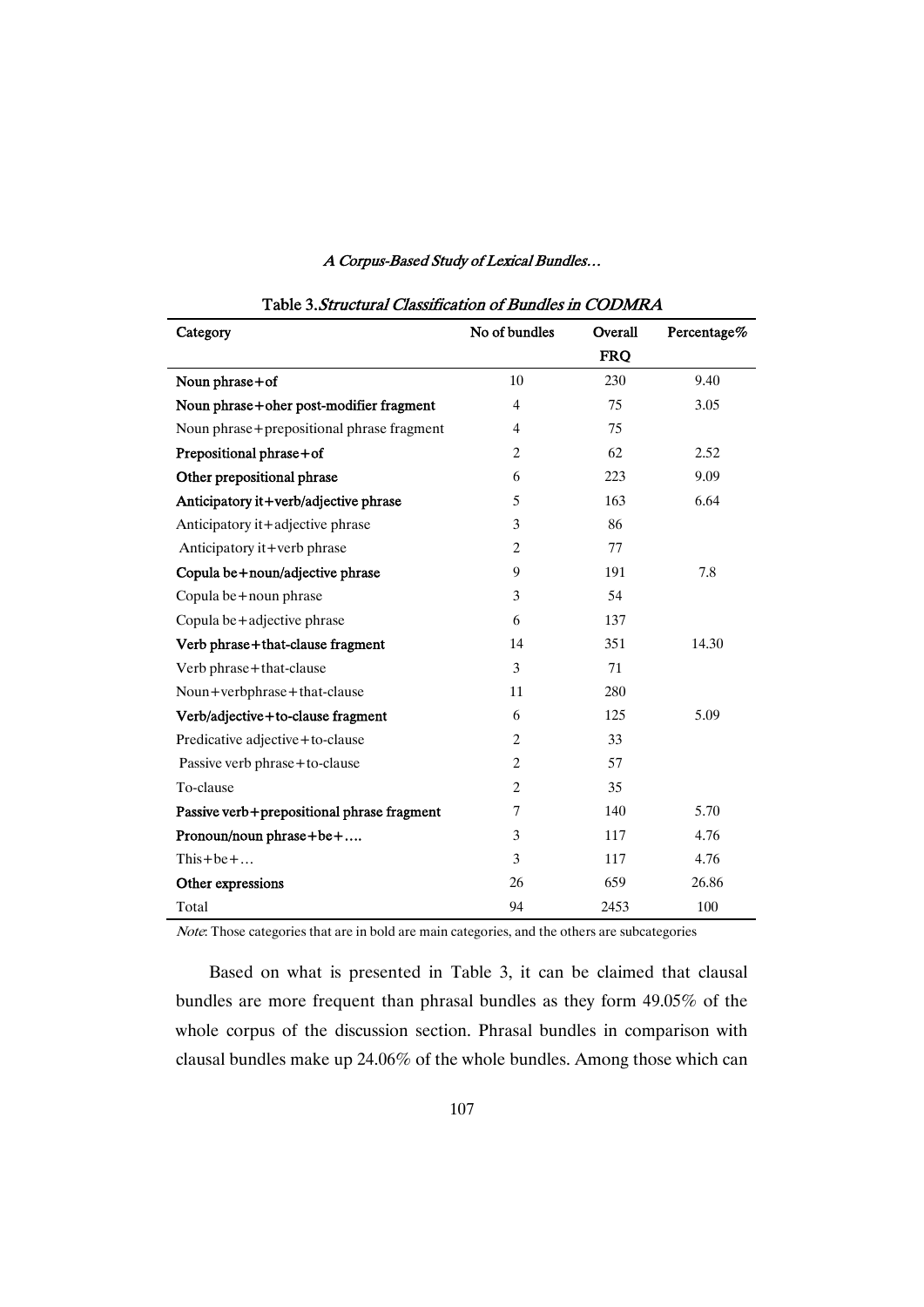be considered as phrasal bundles, noun phrase+of bundles indicate the highest rank of about 9.40%, although noun phrases (with and without 'of')constituted about 12.45% of phrasal bundles generally. Another group which can be subsumed under phrasal bundles is prepositional phrases which account for about  $12\%$  of the bundles.

Based on the results, clausal bundles are used twice the rate of phrasal ones by the medical experts and make up about  $49.05\%$  of the whole corpus. Among those categories which can be subsumed under clausal bundles, verbphrase+that-clause fragments are the most frequently used lexical bundles which make up about 14.30% of the whole bundles. This kind of bundles incorporate that-clause and are of two main types: 1) those bundles that include verb-phrase and 2) thosewhich are comprised of only that-clause. In this study no bundle could be subsumed under that-clause category, but there were three bundles which could be encompassed under the category of the verb phrase+that-clause, e.g., have shown that the, be noted that the and should be noted that and eleven bundles under the category of noun+verbphrase+thatclause, e.g., we found that the, and these findings suggest that.

The next most frequent type among clausal bundles is related to the category of copula be+noun/adjective phrase which constitutes 7.8% of the whole bundles. Based on whether the subject predicative is a noun phrase or an adjective phrase, this category can be divided into two subcategories, as shown in Table 3. All in all, 9 bundles could be included in this category with three bundles in the subcategory of copula be +noun phrase such as *be one of the, is* the first to, be responsible for the and 6 bundles in the other subcategory of copula be+adjectivephrase; e.g., is possible that the, is important to note, is also possible that.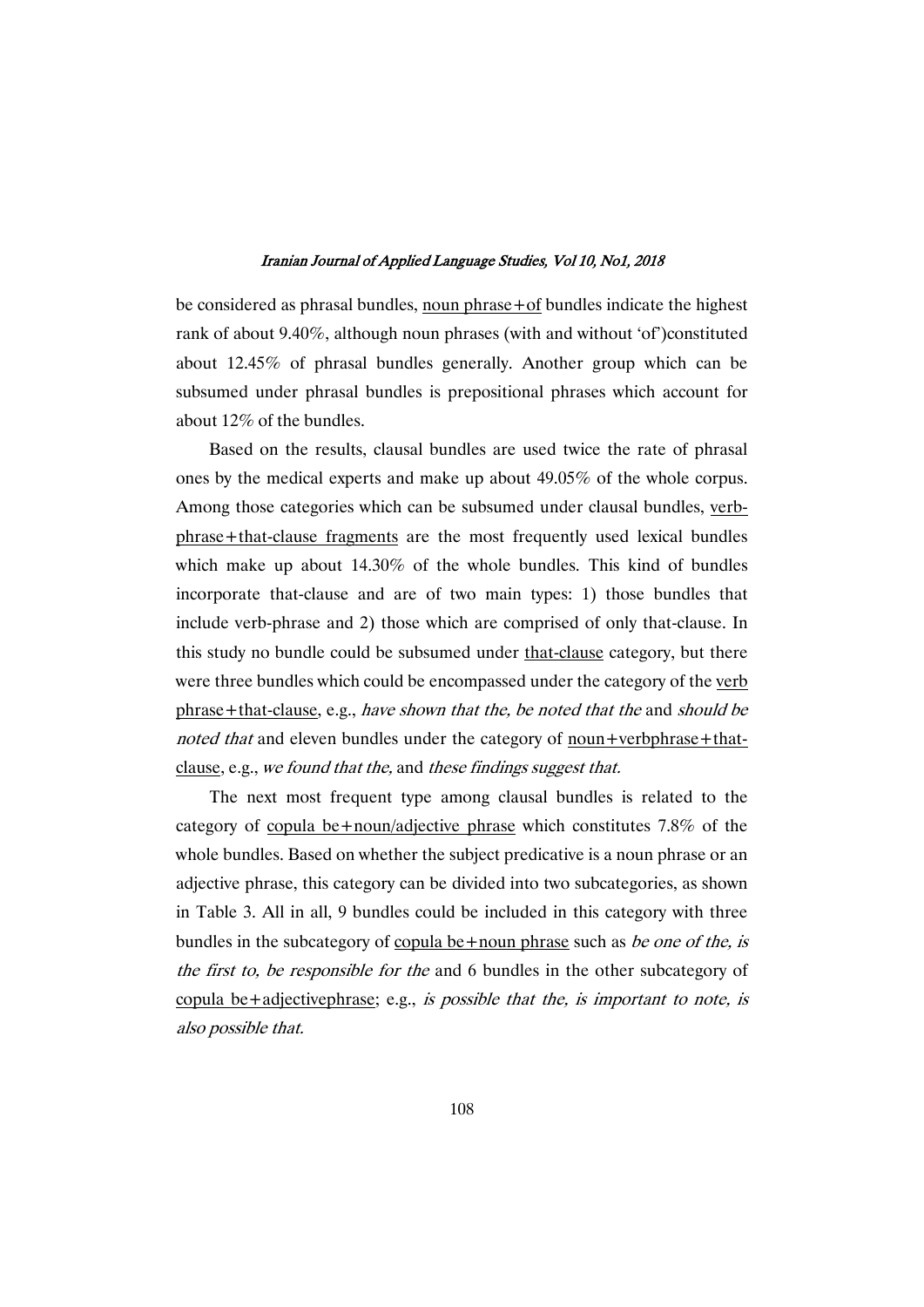In addition to the above-mentioned categories, other expressions comprise a large part of the discussion corpus and make up about 27% of the whole corpus. These bundles cannot be classified based on structural taxonomy as Biber et al. (1999) mentioned.

# 3.2. Functional Analysis of Bundles in Discussion Section

Following structural analysis of bundles, lastly the turn was given to the functional analysis of bundles in the discussion section. As it was said earlier, for functional classification of bundles the Hyland's taxonomy (2008a) was used. However, in order to fulfill the purpose of the present study, some new categories to be encompassed in the main categories were obtained that are boldfaced in Table 4. In sum, functional classification of 94 bundles identified in the 801,894 word corpus of the discussion is presented in the following table accompanied by their overall frequency and percentage.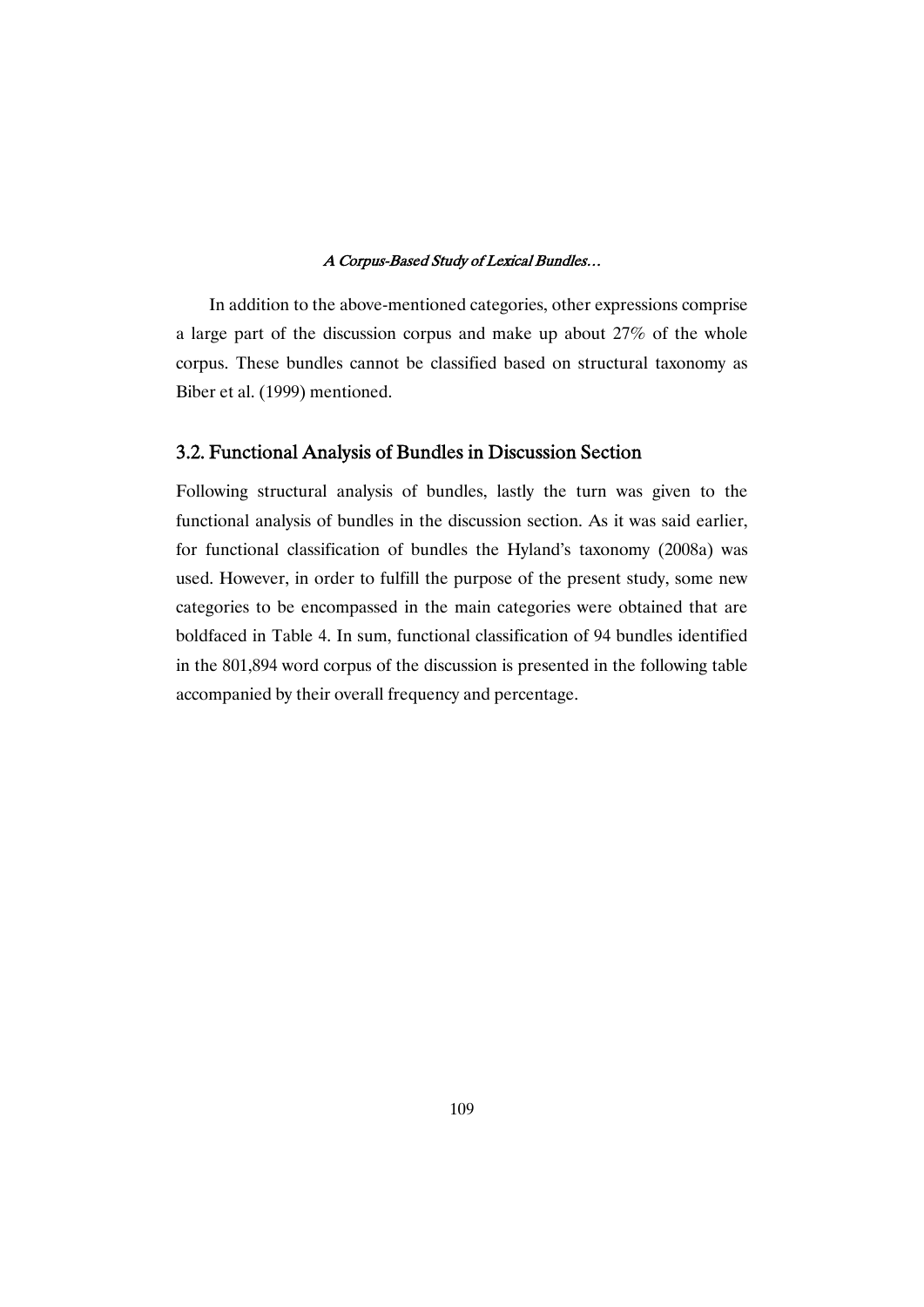| categories                       | Subcategories              | No of<br>bundles | Overall<br><b>FRO</b> | percentage | <b>Examples</b>             |
|----------------------------------|----------------------------|------------------|-----------------------|------------|-----------------------------|
| Research-oriented<br>bundles     | Location                   | $\mathbf{1}$     | 17                    | 0.72       | The duration of the         |
|                                  | Ouantification             | 5                | 88                    | 3.73       | The small sample size       |
|                                  | Procedure                  | $\overline{2}$   | 34                    | 1.44       | That the use of             |
|                                  | Study-focusing             | 15               | 540                   | 22.91      | The present study we        |
|                                  | Evaluation                 | $\mathbf{1}$     | 20                    | 0.84       | The validity of the         |
|                                  | Discipline-bound           | $\overline{2}$   | 63                    | 2.7        | In the pathogenesis of      |
| <b>Text-oriented</b><br>bundles  | <b>Resultative Signals</b> | 15               | 375                   | 15.91      | We found that the           |
|                                  | Framing signals            | $\overline{4}$   | 86                    | 3.64       | Patients with heart failure |
|                                  | Literature-<br>reference   | 6                | 126                   | 5.34       | Reported in the literature  |
|                                  | Confirmation               | 13               | 255                   | 10.81      | This is consistent with     |
|                                  | Suggestion                 | 3                | 90                    | 3.81       | Studies are needed to       |
|                                  | Relation                   | 3                | 73                    | 3.1        | Be related to the           |
| Participant-<br>oriented bundles | Attitude markers           | $\mathbf{1}$     | 26                    | 1.10       | It is difficult to          |
|                                  | Epistemic-certain          | 8                | 186                   | 7.9        | It is known that            |
|                                  | Epistemic-<br>uncertain    | 10               | 236                   | 10.01      | It is likely that           |
|                                  | Engagement<br>features     | 5                | 142                   | 6.2        | It should be noted          |
|                                  | Total                      |                  | 2357                  | 100        |                             |

# Table 4. Overall Functional Analysis of Bundles in Discussion Section of MRAs

Note: Those categories that are in bold are those found in the present study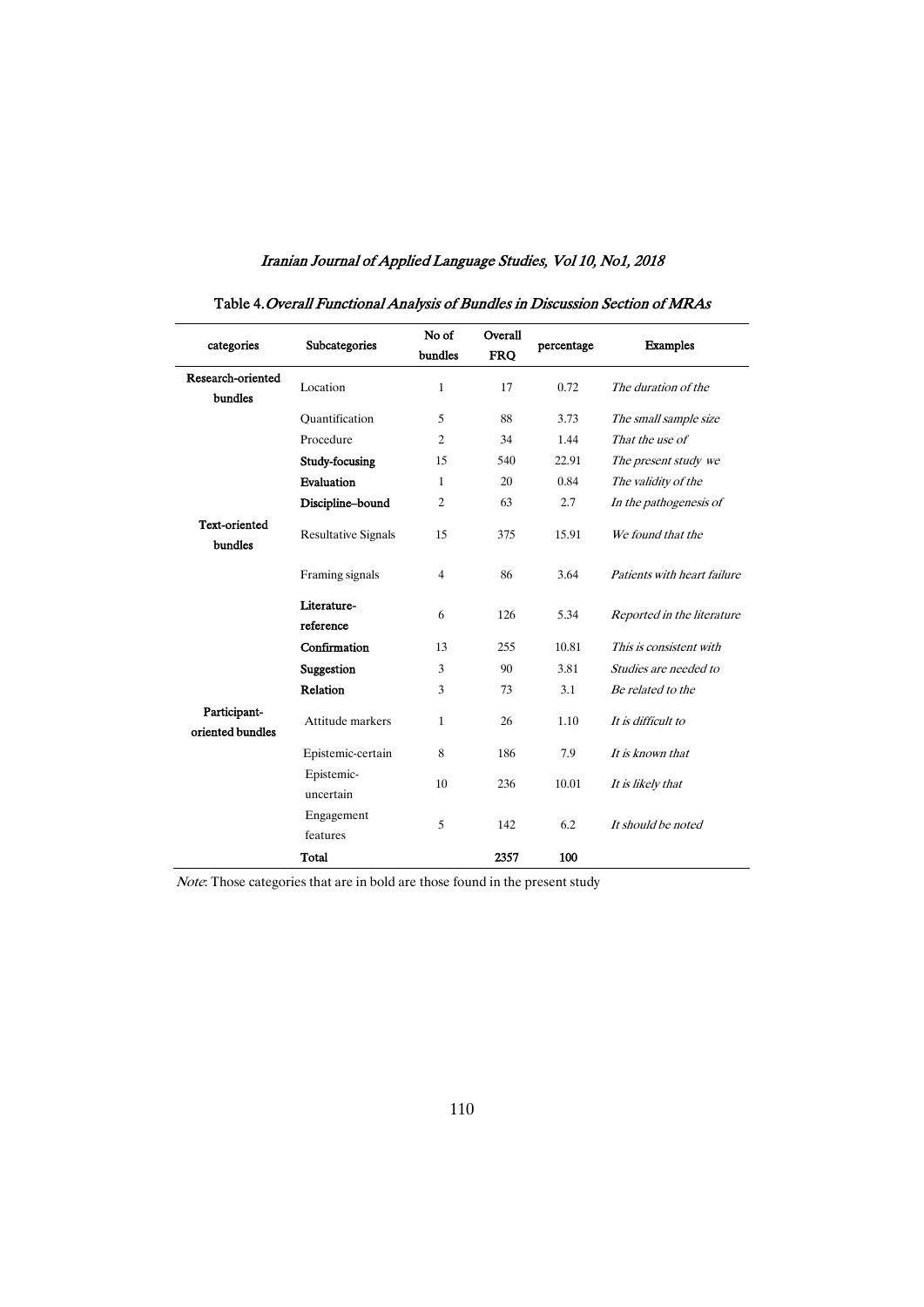As it is shown in Table 4, the highest concentration of discussion corpus is on text-oriented bundles since they make up about 42.61% of the whole bundles in this corpus. The discussion corpus is concerned with the organization of the text through which the writers of academic texts can convey a message or set an argument. The current study shows that only six types of functional categories could be subsumed under text-oriented bundles. Among text-oriented bundles, resultative signals show the highest overall frequency of 375 and 15.91%. One of the new categories is related to literature-reference bundles used to refer to some previous studies conducted in a specific field of study.MRAs writers have used these bundles to confirm the results of their own study. These bundles were considered as text-oriented bundles since they convey amessage andwriters set an argument by using them. These bundles form about  $5.34\%$  of the whole bundles in the discussion corpus. It was found that the highest frequency of 28 was related to *et al. reported that* while the lowest frequency of 17 was presented by *been reported in the.* 

The second new category is related to confirmation bundles which refer to those clusters that are mostly used by writers in the discussion section of MRAs to confirm and approve the validity, reliability or correctness of their results. The findings indicated that just 13 bundles were included in this functional category. It was indicated that this is consistent with and two other bundles, i.e., are in line with and findings are consistent with representing the most and the least frequently used bundles, respectively.

The third new sub-category is suggestion bundles. As the name of this type of bundles implies, the bundles included in this functional category are mostly used by writers of RAs especially in the discussion section of articles to refer to the suggestions for further researches. As it was found, there were three bundles named suggestion bundles with an overall frequency of 90 and  $3.81\%$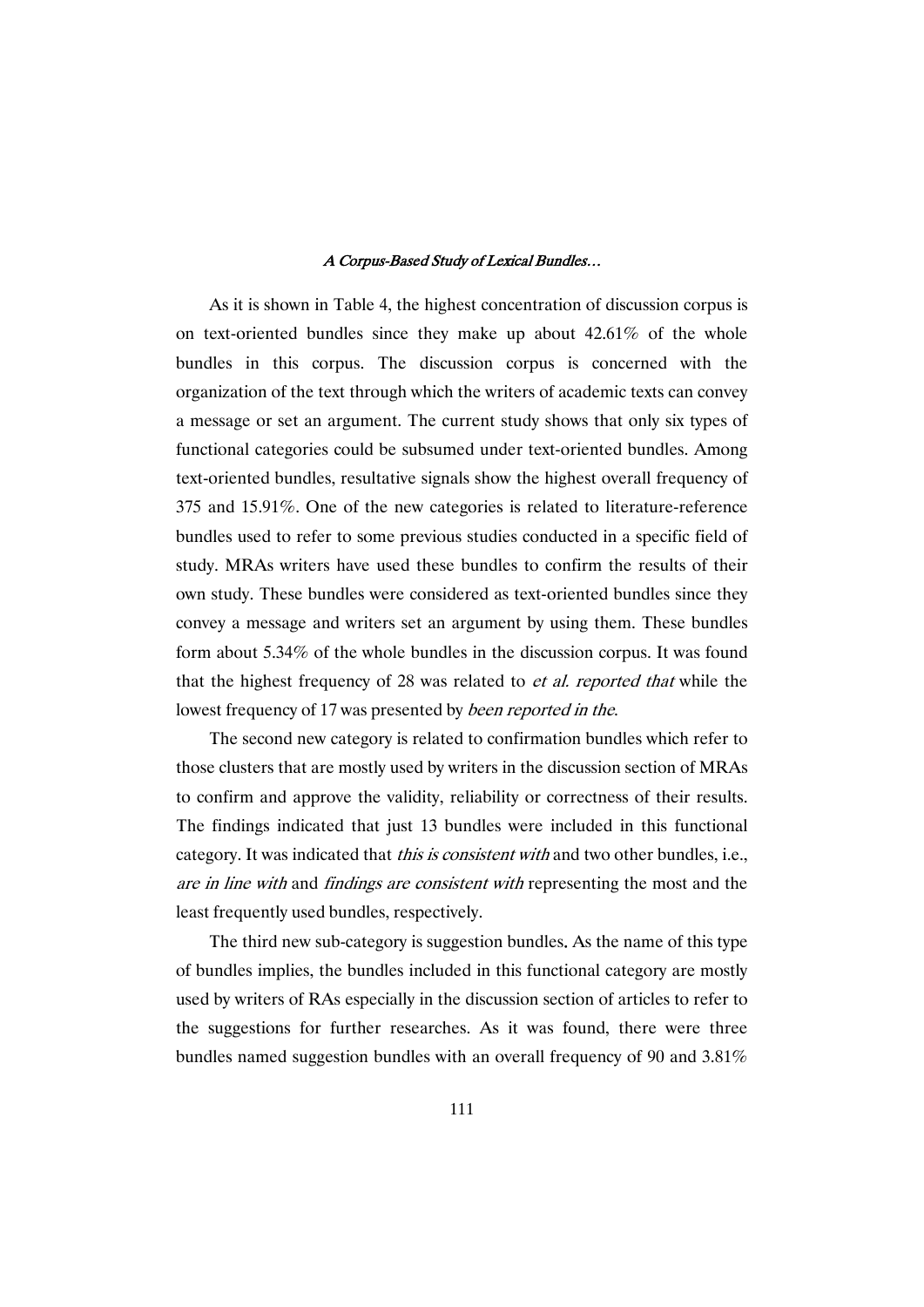such as Studies are needed to, Further studies are needed, Research is needed to.

The last sub-category is relation bundles. These bundles are used to show the relation between two or more elements in a study. Totally, there were three bundles that could be included in the relation functional category with an overall frequency of 73. These bundles are: Be related to the, Be attributed to the, May contribute to the. This group of bundles represents the least frequently used category in text-oriented bundles.

According to Table 4, research-oriented bundles constitute 32.34% of bundles in the discussion corpus. Not only do study-focusing bundles show the highest overall frequency of 540 and percentage of 22.91% among the subcategories of research-oriented bundles but also they represent the highest percentage in the whole discussion corpus. It should be noted that although the most frequently used sub-category is included in research-oriented bundles category, the least frequently used sub-category such as location is encompassed in this major category as well. Some of the sub-categories of research-oriented bundles in Hyland's taxonomy were used, and some new subcategories were also formed for the purposes of the present study. Studyfocusing bundles as new sub-category developed by Jalali (2009) refer explicitly to the study being carried out and reported by writers of MRAs among which this is the first was considered as the most frequent bundle with the highest frequency of 69.

Evaluation bundles that are used instead of description bundles for the purpose of the present study refer to some of the evaluations that are made by the researcher during the study through which he/she can come to a conclusion. This bundle with an overall frequency of 20 comprises 0.84% of the whole bundles and is considered as the second least frequent bundle in the discussion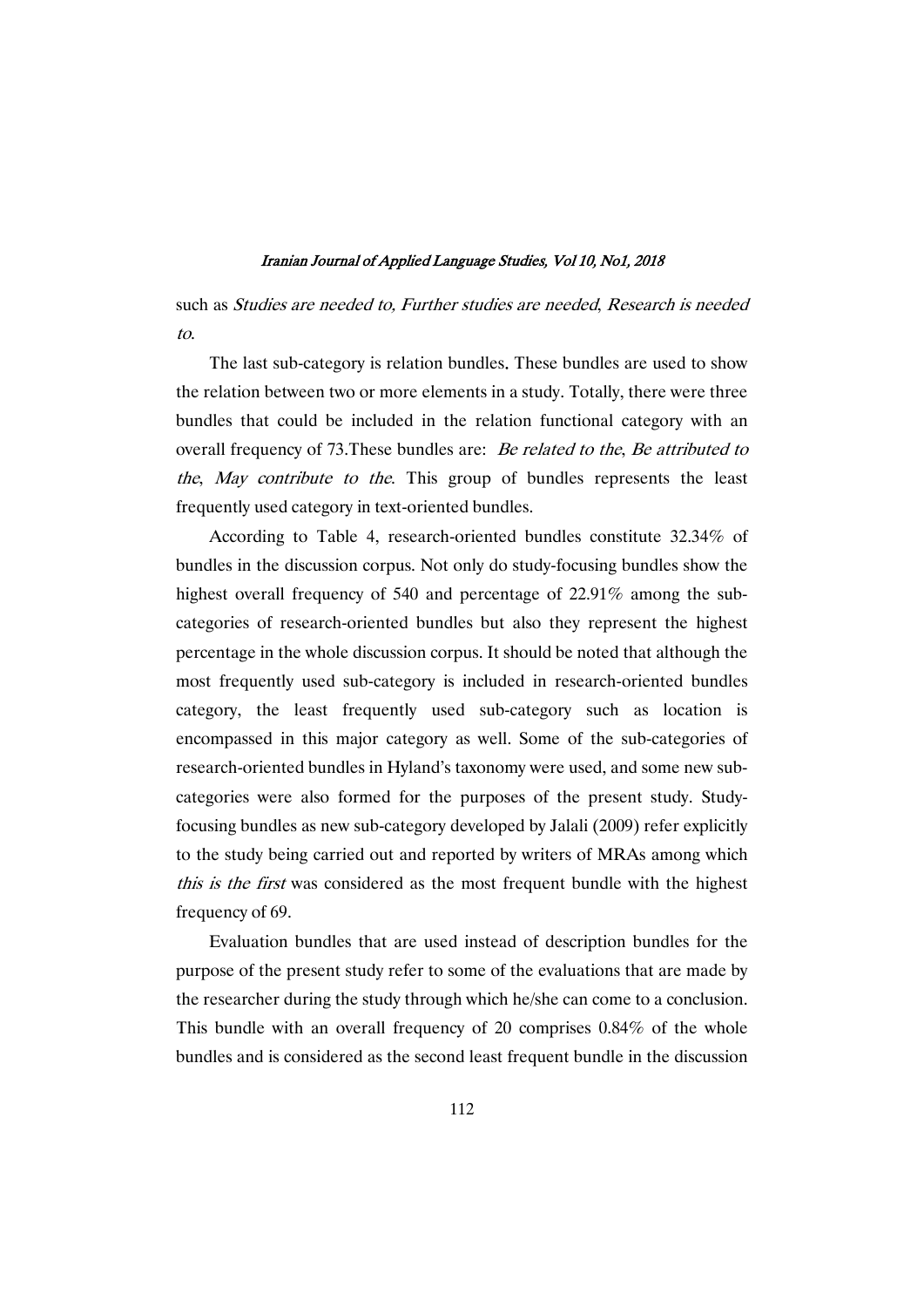corpus. The last new sub-category is related to discipline-bound bundles that are distinctive common word combinations in a specific field (medicine in this study) (Jalali, 2009). These bundles can signal the writers' knowledge of a specific field of study. Totally, there were two bundles that could be classified as discipline-bound bundles in the discussion corpus. They form about  $3\%$  of the whole bundles in this corpus. Examples are: In the pathogenesis of, TNF and  $IL$ .

Based on what is presented in Table 4, the lowest proportion is devoted to participant-oriented bundles as they comprise 25.03% of the whole bundles among which the highest percentage is recommended by epistemic-uncertain bundles with an overall frequency of 236. The categories subsumed under the participant-oriented bundles are based on categories presented by Cortes (2002). Bundles serving as attitude-markers are used to show writers' overt stance toward a subject or what she/he is talking about. Totally, only one bundle was classified as attitude markers in the whole discussion corpus. This group of bundles represents an overall frequency of 26 with  $1.10\%$ .

According to Biber and Barbieri (2007), epistemic-certain bundles act as a frame and project the propositions as unhedged and undisputed arguments. In other words, they are about the certainty of the writer toward what he/she is talking about. It was indicated that totally there were eight bundles which could be classified as epistemic-certain bundles with an overall frequency of 186 and 7.9% of the whole bundles in discussion corpus. Some of the examples are it is known that and were not able to.

Unlike epistemic-certain bundles, epistemic-uncertain bundles qualify their propositions by expressing a tentative and less certain stance toward them (Hyland, 2004). It can be said that most writers use these bundles to distance themselves away frommaking amistake and being accused by others (Jalali,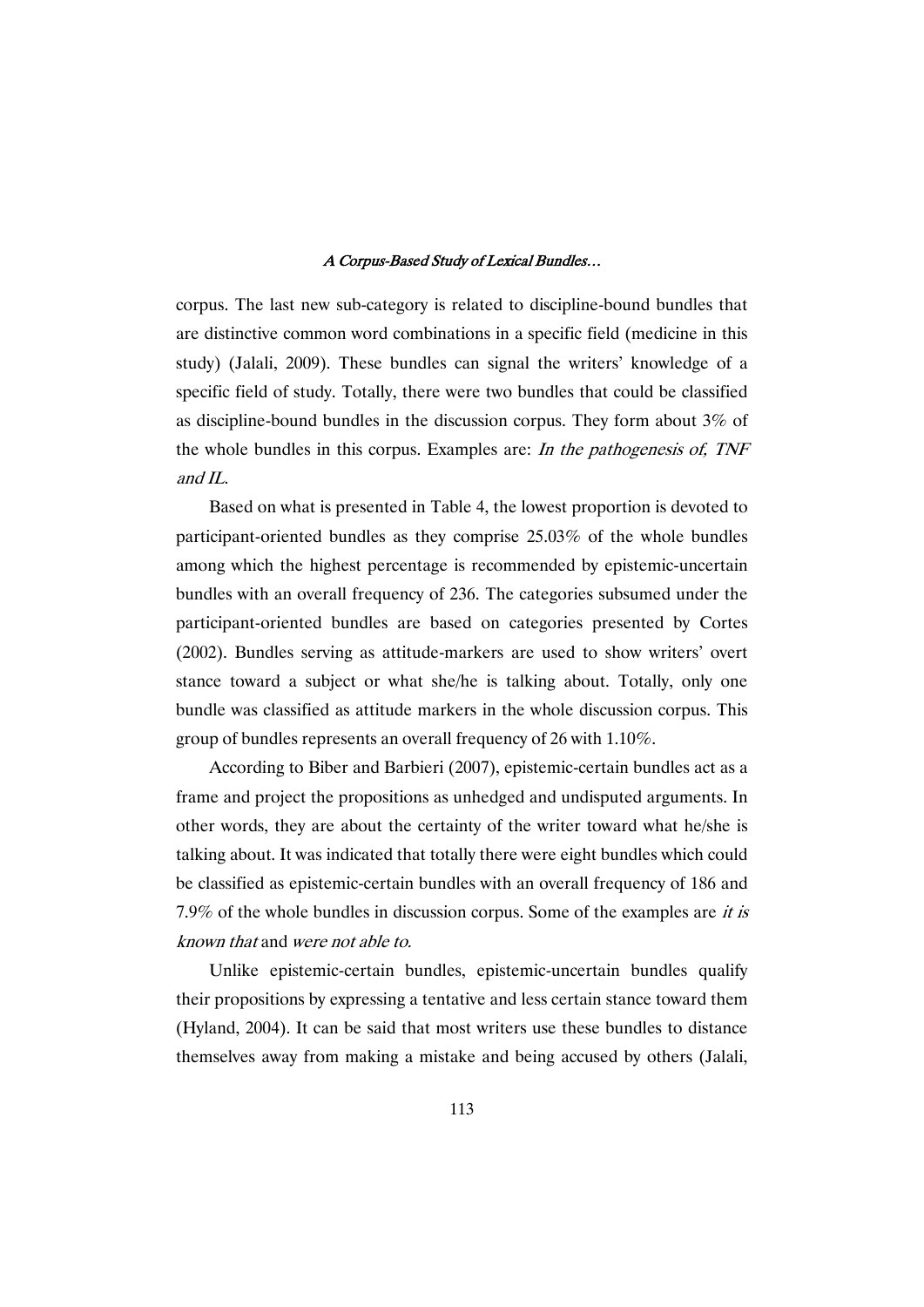2009). It was shown that the highest frequency of 37 and the lowest frequency of 16 are related to *it is likely that* and *are likely to be*, respectively.

Engagement bundles subsumed under the category of participant-oriented bundles are used to address the reader directly. It can be said that most of the writers use this type of clusters to engage the reader in the text and draw her/his attention to a specific point. It can be inferred from the results that all of the bundles belong to two 6-word and 5-word clusters such as *it should be noted* that the and is important to note that as it is obvious that it should be noted, should be noted that and be noted that the belong to the former cluster while important to note that and is important to note belong to the latter one although they represent various frequencies.

# 4. Discussion

Gaining control of new language or register calls for experts following users' preferences for certain sequences of words called lexical bundles. It can be said that learning the most frequent lexical bundles can contribute to gaining communicative competence since these bundles can be considered as a paramount component of fluent or coherent linguistic production and a key factor in successful language learning.

According to the results of the present study, there were 94 bundles identified in the discussion section of MRAs. In a study by Jalali (2009), he found that three corpora of research articles, master thesis, doctoral dissertation in applied linguistics included 121, 255 and 141 bundles, respectively. In another study, Valipoor (2010) found that there were 223 bundles in the corpus of 4,000,000 words of chemical research articles (CRAC) and 83 bundles of them were devoted to discussion section. The result of another study by Parvizi (2011) indicated that there were just 24 bundles in the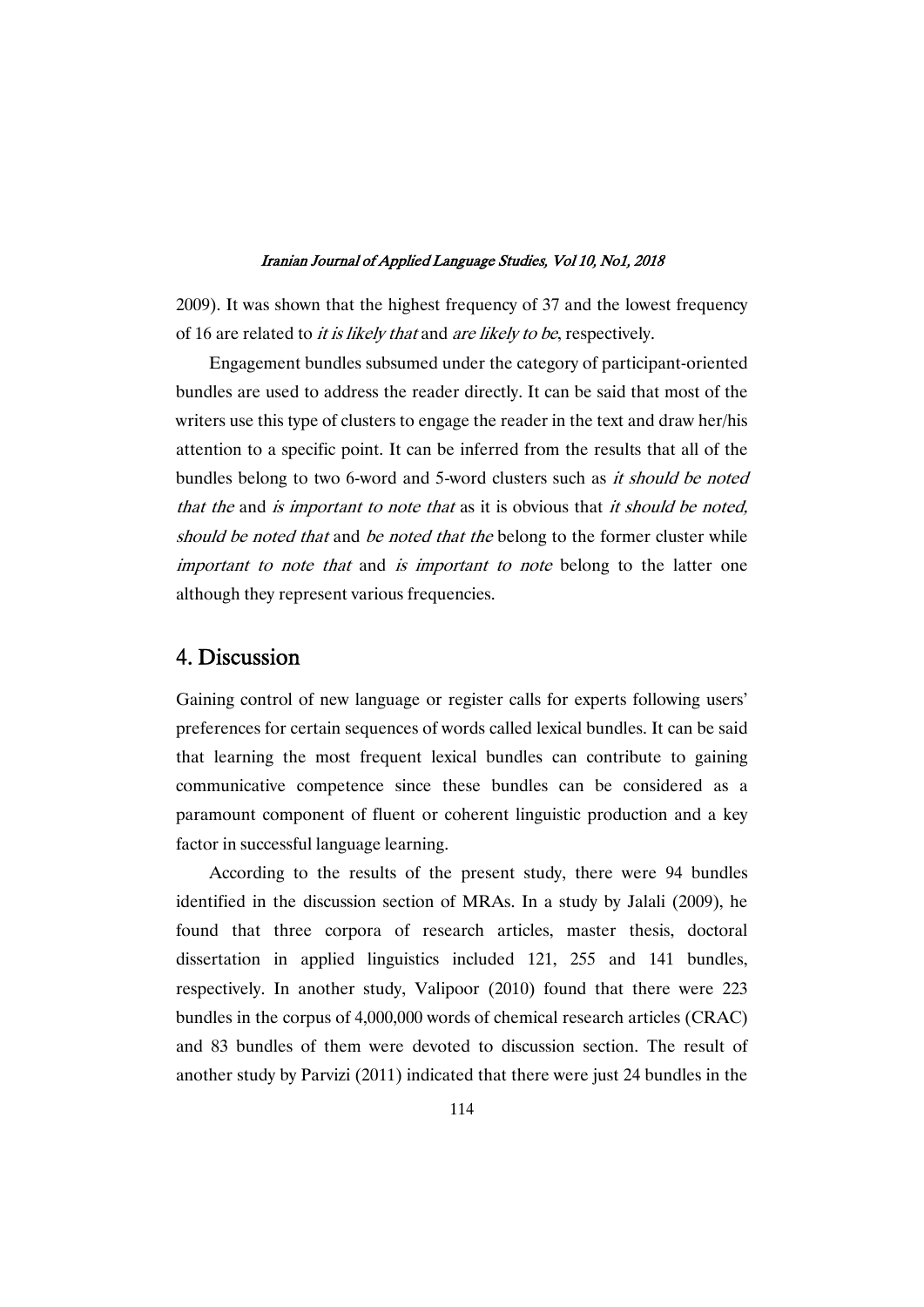corpus of 2,000,000 words in the field of education and just 15 bundles were identified in discussion section. The structural analysis of bundles showed that clausal bundles took leading priority over phrasal bundles since they formed  $49.05\%$  of the whole corpus in comparison with phrasal bundles which made up  $24.06\%$  of the whole bundles. The results of the present study are in contrast with the studies by Jalali (2009), Valipoor (2010) and Parvizi (2011) who found that phrasal bundles formed about 75%, 55% and 84% of their corpora, respectively. In these studies, prepositional phrase + of bundles showed the highest frequency in phrasal bundles. Regarding the functional classification of bundles, it was found that the highest concentration of discussion section of MRAs was on text-oriented bundles which showed  $42.61\%$  of use. Since textoriented bundles were prominent in the discussion sections of MRAs, it can be claimed that most writers of academic texts such as RAs use these types of bundles in order to elaborate arguments discursively over a greater span of texts. One of the outstanding functional sub-categories of text-oriented bundles in the discussion corpus was resultative signals which attract readers' attention toward writers' understanding and interpretations of research processes and outcomes. Most of these resultative signals were shown through verb-phrase + that-clause fragment structure which substantiates Hyland (2008)'s idea about the connection between functions and structures of the bundles. The results of this study are in agreement with the findings of the study carried out by Hyland (2008), who found that most of the writers of doctoral dissertations and research articles in disciplines of applied linguistics and business studies relied heavily on text-oriented bundles. In order to reach a comprehensive analysis of bundles in the current study, a comparison was made in terms of functional categorization of bundles in discussion sections of RAs among recent previous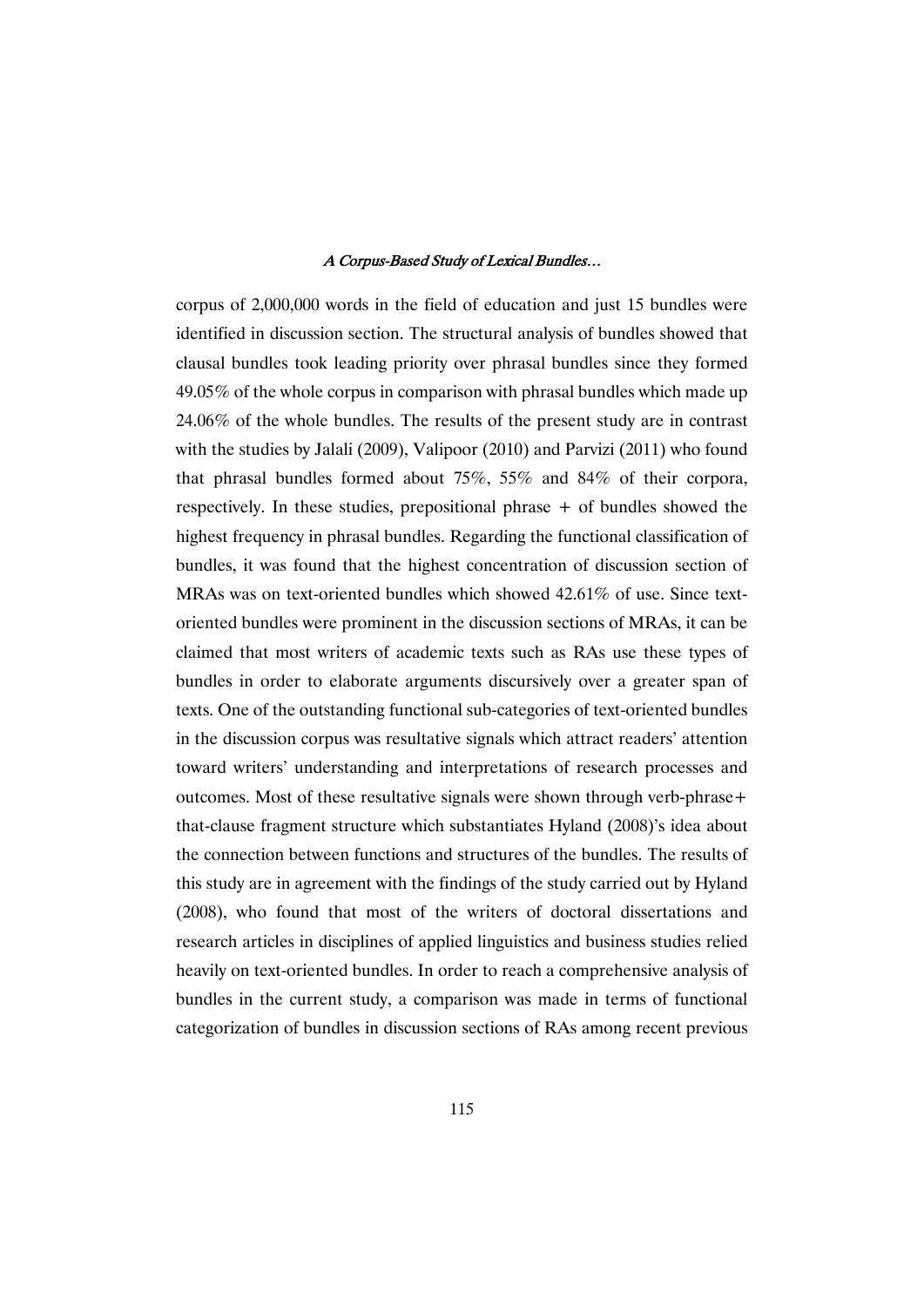studies (Valipoor, 2010; Parvizi, 2011) and current study which are presented in Table 5.

| Tuoto 5: Comparison of Fanonomal Catogories among Different Disciplines |                      |                   |            |                      |            |                      |  |
|-------------------------------------------------------------------------|----------------------|-------------------|------------|----------------------|------------|----------------------|--|
| <b>Authors</b>                                                          |                      | Research-oriented |            | <b>Text-oriented</b> |            | Participant-oriented |  |
| Valipoor                                                                | Result<br>Discussion |                   | Result     | Discussion           | Result     | discussion           |  |
| (2010)                                                                  |                      |                   |            |                      |            |                      |  |
| <b>CRAC</b>                                                             | 9.41%                |                   | 44.7%      |                      | 45.9%      |                      |  |
| Parvizi                                                                 | Discussion           |                   | Discussion |                      | Discussion |                      |  |
| (2011)                                                                  |                      |                   |            |                      |            |                      |  |
| education                                                               | 53.33%               |                   | 33.33%     |                      | $13.33\%$  |                      |  |
| Jalali                                                                  | Discussion           |                   | Discussion |                      | Discussion |                      |  |
| (2012)                                                                  |                      |                   |            |                      |            |                      |  |
| medicine                                                                | 32.34%               |                   | 42.61%     |                      | 25.03%     |                      |  |

Table 5. Comparison of Functional Categories among Different Disciplines

As it is shown in Table 5, there were some differences among the previous two studies and the present study regarding the type of sections selected for the identification and functional analysis of bundles. For instance, Valipoor has lumped result and discussion sections together under one single section. Regarding research-oriented bundles, it is shown that this type of bundles takes a leading position in education corpus in comparison with the other two corpora (Valippor & Jalali). It should also be pointed out that all three corpora of CRAC, education and CODMRA showed that they contained a high proportion of text-oriented bundles in the discussion sections of RAs with 44.7%, 33.33% and 42.61% of use, respectively.

As for participant-oriented bundles, it can be said that all the three corpora of CRAC, education and CODMRA showed a high percentage of use of this type of bundle in the discussion section and CRAC represented a higher percentage of 45.9% in comparison with other two corpora. On the other hand, regarding the functional sub-classification of bundles, it was found that study-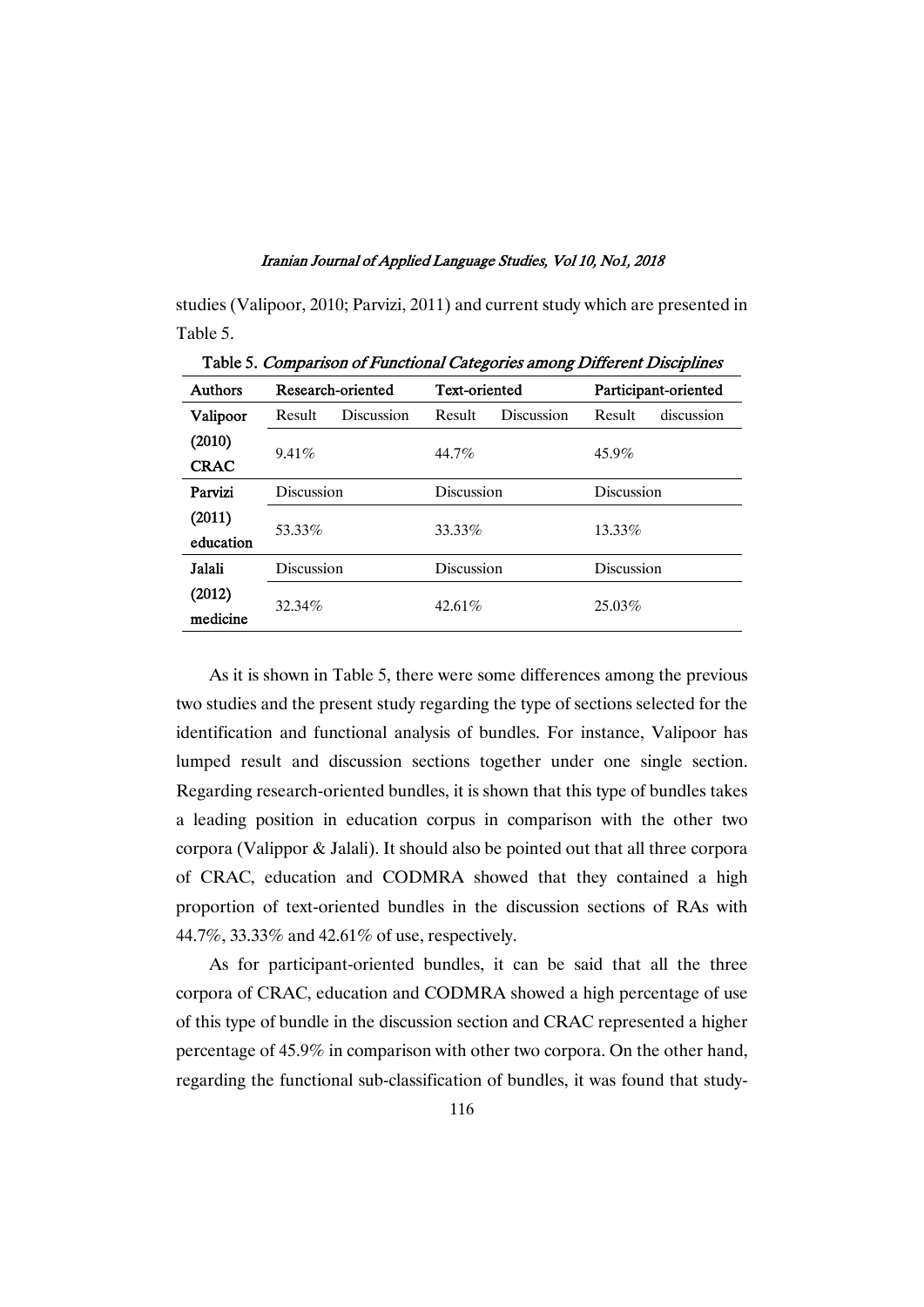focusing, confirmation and epistemic-uncertain bundles took a leading position in the discussion sections of MRAs. It is noticeable that most academic discourse writers discuss their own studies and other studies which are in agreement or in contrast with them even though they discuss in an almost uncertain way as they want to distance themselves from making mistakes and being accused by others. It can be said that most of the writers of academic prose use this type of bundles to show their reluctance to direct commitment to a statement. In other words, writers of medical research articles used mostly uncertain-epistemic bundles to protect themselves from likely false interpretations. However, medicine is a kind of empirical science, and it is expected that writers talk about the results of their studies with more certainty. Thus, the use of uncertain-epistemic bundles can show either the uncertainty of the researchers of the results of their studies or the lack of their knowledge of bundles. So, it is likely that the writers of medical articles are not completely aware of the correct uses or functions of lexical bundles or they maybe do not know how/where to use them. The following examples are from the corpus:

As apoE-deficient mice develop severe atherosclerosis with age associated with a relatively small increase in MP concentration, *it is possible that* the lack of an increase in plasma MP concentrations in apoE2-KI mice under Western diet is due to the relatively mild atherosclerosis development.

Thus, the effects on intimal cells of a given quantity of LDL- derived hydrolysis products are likely to be enhanced in advanced atherosclerotic lesions displaying acidic intimal fluid.

Young Chinese adults were found to be more likely to consume alcoholic beverages with their friends and parents than with other people (Lu et al., 1997), and thus their friends' and parents' beliefs about and behaviors towards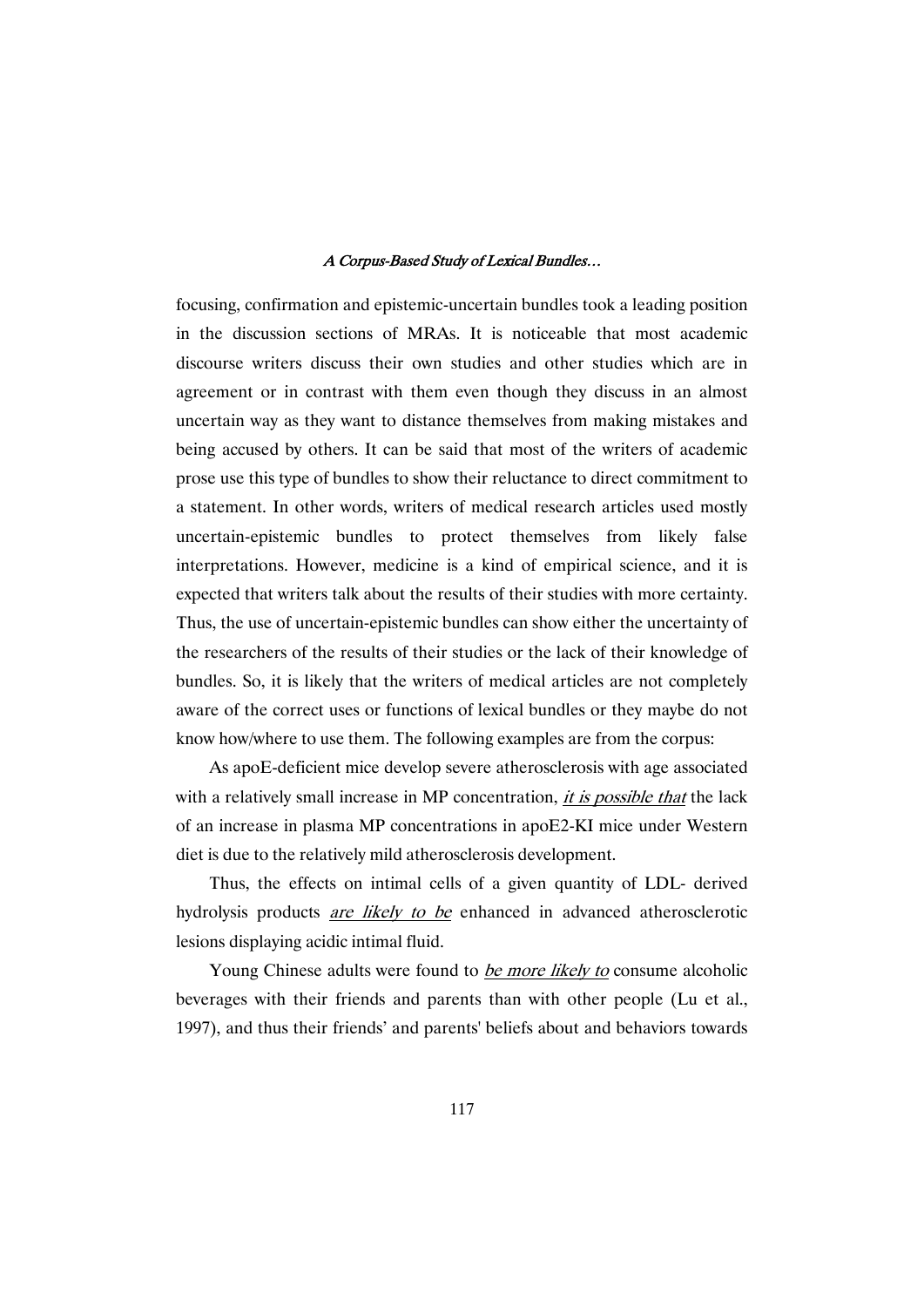driving after the consumption of alcohol may greatly shape their own beliefs and attitudes toward this behavior.

One interesting point is that writers of MRAs have heavily relied on those studies which have been in agreement with their own studies and have not pointed to the results of the studies which have been in contrast with theirs! In the corpus of CRAC, Valipoor (2010) found structuring signals, framing bundles and stance features as outstanding functions of discussion section. Parvizi (2011) found topic bundles, framing signals and stance features as the most frequent key bundles in the discussion section. A comparison was also made among these three corpora regarding the number of common bundles and their functions, and just 11 bundles were found as common between the corpus of medicine and chemistry but not with corpus of education. Functional analysis of these bundles indicated that there were three bundles which performed the same functions in the two corpora and the other eight bundles, despite their commonality, played different roles in the corpora of chemistry and medicine. In all, the results of the current study and its comparison with other studies carried out on lexical bundles in different fields confirm the idea that was proposed by Hyland (2008a): "different academic discourses rely on different repertoires of lexical clusters" (p. 46). So, it was indicated that medicine has particular lexical bundles with specific structures and functions which are different from those identified in chemistry, education, applied linguistics, history, biology, etc.

There is no doubt that like other texts used in academic contexts, research articles contain lexical bundles which are pervasive in the academic discourse. So, students encounter these clusters and failure to understand their textual meaning or function leads to failure in their production and comprehension. It should also be noted that students may know the meaning of individual words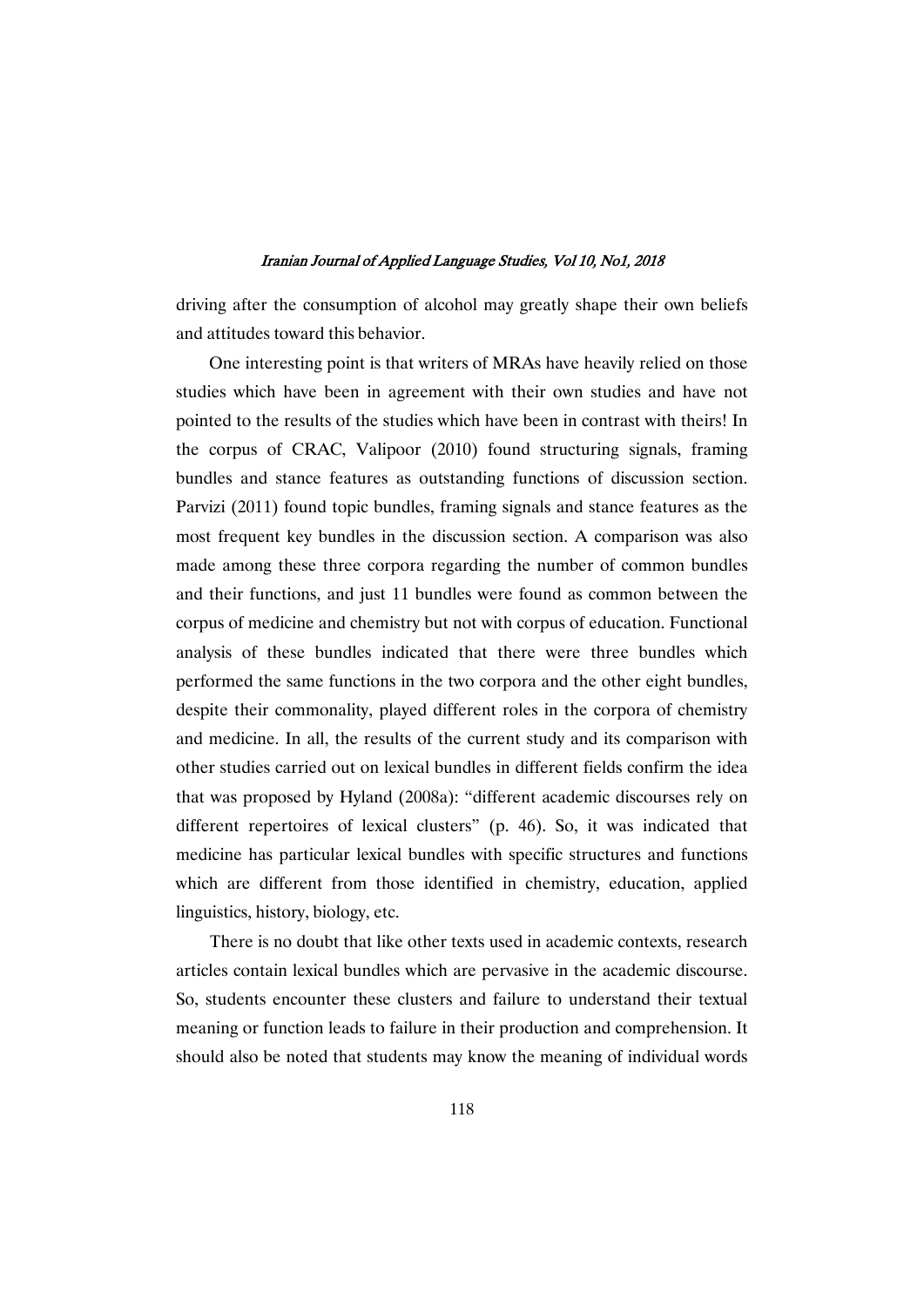in each lexical bundles, but the problem arises when they encounter these bundles with different functions even in the same text as it was shown in some examples from the corpus previously. Consequently, it would be useful to help students to get familiar with these expressions and their discourse functions and be encouraged to use them in academic discourses. Therefore, some pedagogical techniques should be applied in order to encourage students to learn how to use lexical bundles as part of their writing repertoires. Cortes  $(2006)$  discussed that the exposure to lexical bundles should be long enough for the students. Pang (2010) introduced text analysis, disciplinary ethnographies, concept or semantic maps, writing sentences and comparing registers as techniques which can improve students' awareness of lexical bundles. Pedagogically, it would be useful if teachers of EAP or EMP (English for Medical Purposes) courses include lexical bundles in teaching syllabi as a learning input. They should encourage activities which raise awareness toward lexical bundles and show their structures and functions.

Although this study has investigated the 4-word lexical bundles in all 33 fields in the discussion section of MRAs, it would be useful that future studies identify the lexical bundles in each field separately and compare them with each other. Further studies are needed to be done in order to find out how these lexical bundles and their functions could be introduced to the learners in a way that they do not have any difficulties in their comprehension and production.

# References

Alipour, M., Jalilifar, A., & Zarea, M. (2013). A Corpus Study of Lexical Bundles across Different Disciplines. The Iranian EFL Journal, 9(6), 11-35.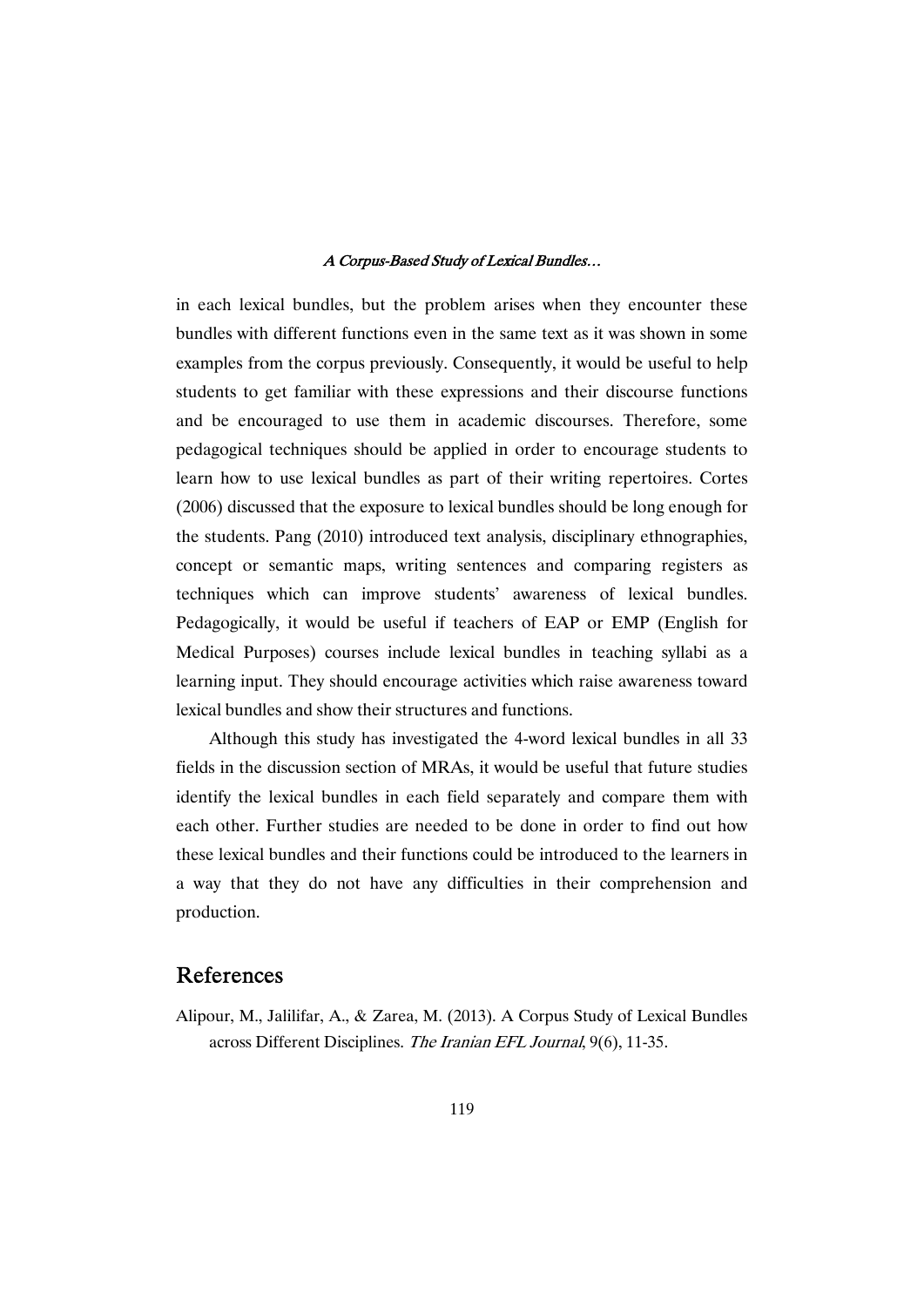- Altenberg, B. (1998). On the phraseology of spoken English: The evidence of recurrent word-combinations. In A. P. Cowie (Ed.), Phraseology: Theory, analysis and applications (pp. 101–122). Oxford: Oxford University Press.
- Anthony, L. (2007). Antconc 3.2.3: A free text analysis software. Available on line athttp://www.antlab.sci.waseda.ac.jp/.
- Basturkmen, H. (2012). A genre-based investigation of discussion sections of research articles in Dentistry and disciplinary variation. Journal of English for Academic Purposes, 11, 34-144.
- Biber, D. (2006). University language: A corpus-based study of spoken and written registers. Amsterdam: Benjamin.
- Biber, D., & Barbieri, F. (2007). Lexical bundles in university spoken and written registers. English for Specific Purposes, 26, 263–286.
- Biber, D., & Finegan, E. (1994). Intra-textual variation within medical research articles. In N. Oostdiijk, & P. deHaan (Eds.), Corpus-based research into language (pp. 201–221). Amsterdam: Rodopi.
- Biber, D., Conrad, S. & Cortes, V. (2003). Lexical bundles in speech and writing: an initial taxonomy. In A. Wilson, P. Rayson & T. McEnery. Corpus Linguistics by the Lune. (pp. 71-92). Frankfurt: Peter Lang.
- Biber, D., Conrad, S. & Cortes, V. (2004). If you look at lexical bundles in university teaching and textbooks. Applied Linguistics  $25(3)$ , 371–405.
- Biber, D., Johansson, S., Leech, G., Conrad, S., & Finegan, E. (1999). The Longman grammar of spoken and written English. London: Longman.
- Breeze, R. (2013). Lexical bundles across four legal genres. *International Journal* of Corpus Linguistics, 18(2), 229-253.
- Brett, P. (1994). A genre analysis of the Results section of sociology articles. English for Specific Purposes,  $13(1)$ ,  $47-59$ .
- Butler, C. S. (1990). Qualifications in science: Modal meanings in scientific texts. In W. Nash (Ed.), The writing scholar: Studies in academic discourse (pp. 137–170). Newbury Park, CA: Sage.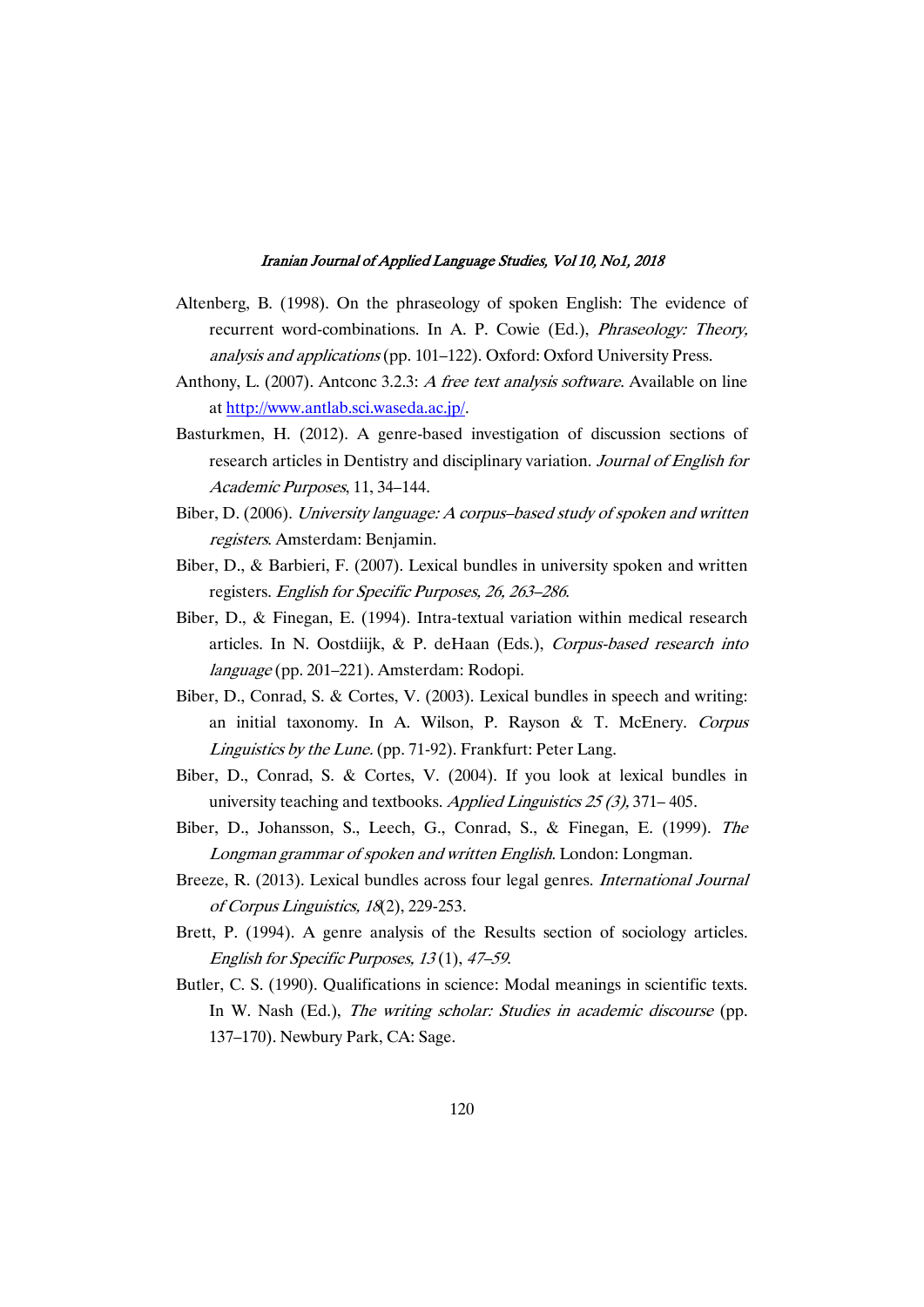- Bychkovska, T., & Lee, J. J. (2017). At the same time: Lexical bundles in L1 and L2 university student argumentative writing. Journal of English for Academic Purposes, 30, 38-52.
- Chang, C. F. & Kuo, C. H. (2011). A corpus-based approach to online materials development for writing research articles. English for Specific Purposes, 30, 222–234.
- Cortes, V. (2002). Lexical bundles in freshman composition. In R. Reppen, S. M. Fitzmaurice & D. Biber (Eds.) Using corpora to explore linguistic variation (pp. 131–145). Amsterdam: John Benjamins Publishing Company.
- Cortes, V. (2004). Lexical bundles in published and student disciplinary writing: examples from history and biology. English for Specific Purposes, 23, 397–423.
- Cortes, V. (2006). Teaching lexical bundles in the disciplines: An example from a writing intensive history class. *Linguistics and Education*, 17, 391-406.
- Cortes, V. (2013). The purpose of this study is to: Connecting lexical bundles and moves in research article introductions. Journal of English for Academic Purposes,12,33–43.
- Cowie, A. P. (1998). Introduction. In A. P. Cowie (Ed.), Phraseology: Theory, analysis, and applications. Oxford: Oxford University Press.
- De Cock, S. (1998). A recurrent word combination approach to the study of formulae in the speech of native and non-native speakers of English. International Journal of Corpus Linguistics,  $3(1)$ ,  $59-80$ .
- De Cock, S., Granger, S., Leech, G., & McEnery, T. (1998). An automated approach to the phrasicon of EFL learners. In S. Granger (Ed.), Learner English on computer (pp. 67–79). London: Longman.
- Dubois, B. L. (1997). The biomedical discussion section in context. Greenwich, Connecticut: Ablex Publishing.
- Dudley-Evans, T. (1997). Genre: how far can we should we go?. World Englishes, <sup>16</sup>(3),351–358.
- Gledhill, C. (2000). Collocations in science writing. Tu "bingen, Germany: Gunter Narr Verlag Tu" bingen.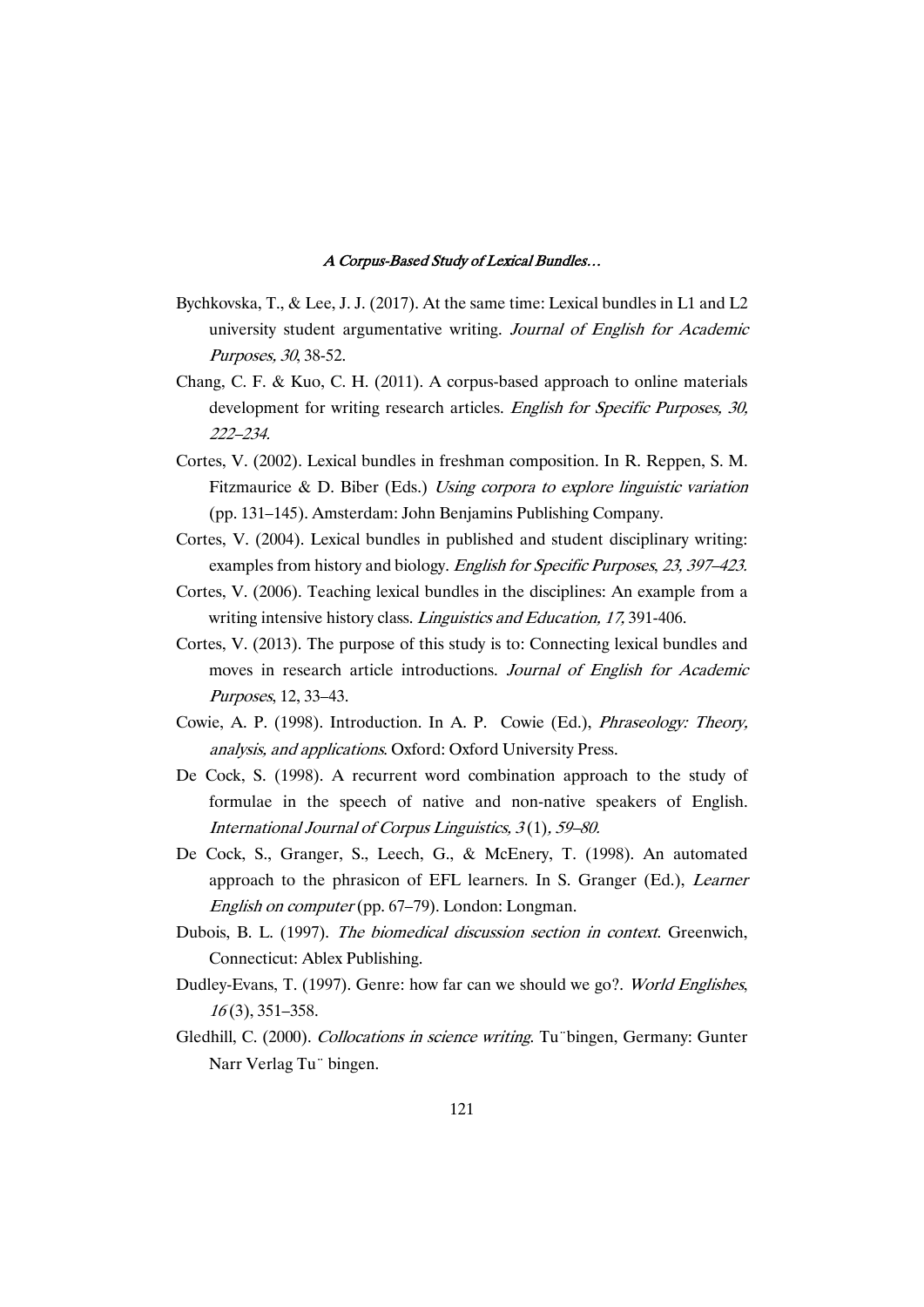- Grabowski, L. (2015). Keywords and lexical bundles within English pharmaceutical discourse: A corpus-driven description. English for Specific Purposes, 38, 23– 33.
- Güngör, F., & Uysal, H. H. (2016). A Comparative Analysis of Lexical Bundles Used by Native and Non-native Scholars. English Language Teaching,  $9(6)$ , 176-188.
- Holmes, R. (1997). Genre analysis, and the social sciences: An investigation of the structure of research article discussion sections in three disciplines. English for Specific Purposes,  $16(4)$ , 321–337.
- Hong, A. L., & Hua, T. K., (2018). Specificity in English for Academic Purposes (EAP): A Corpus Analysis of Lexical Bundles in Academic Writing.  $3L$ : The Southeast Asian Journal of English Language Studies, 24(2), 82 – 94.
- Hyland, K. (1998). Hedging in scientific research articles. Amsterdam: John Benjamins.
- Hyland, K. (2004). Disciplinary discourses: Social interactions in academic writing. Ann Arbor: University of Michigan Press.
- Hyland, K. (2008a). Academic clusters: Text patterning in published and postgraduate writing. International Journal of Applied Linguistics. 18(1), 1-9.
- Hyland, K. (2008b). As can be seen: Lexical bundles and disciplinary variation. English for Specific Purposes, 27, 4-21.
- Jalali, H. (2009). Lexical bundles in applied linguistics: Variations within a single discipline (Unpublished doctoral thesis). University of Isfahan.
- Jalali, H. (2014). Examining novices' selection of lexical bundles: The case of EFL postgraduate students in applied linguistics. Journal of Applied Linguistics and Language Research,  $1(2)$ , 1-11.
- Kjellmer, G. (1990). A mint of phrases. In K. Aijmer & B. Altenberg (Eds.), English corpus linguistics: Studies in honor of Jan Svartvik (pp. 111–127). London: Longman.
- Kuo, C. H. (1999). The use of personal pronouns: Role relationships in scientific journal articles. English for Specific Purposes,  $18(2)$ ,  $121-138$ .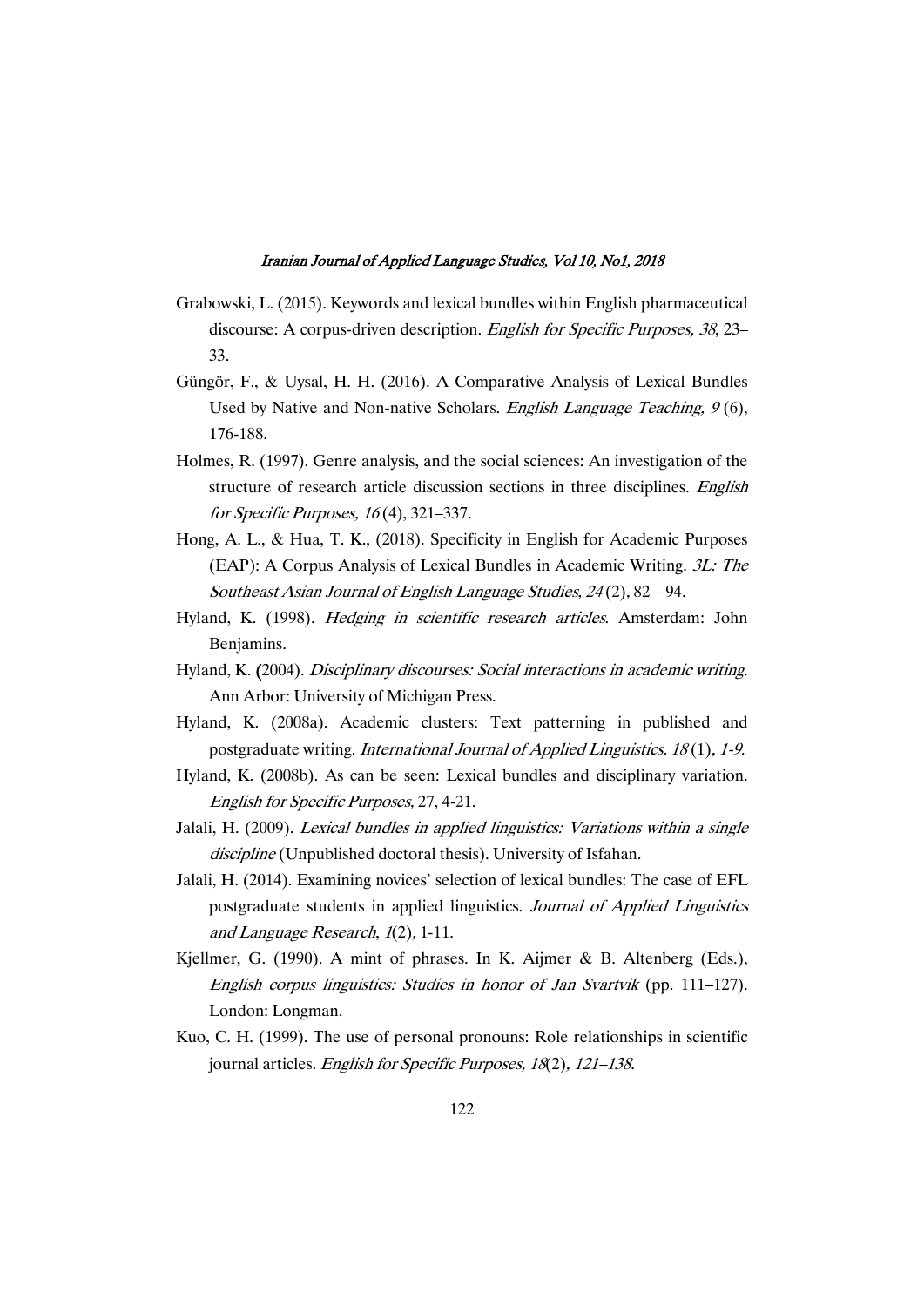- Lewin, B. A. (2001). *Expository discourse: A genre-based approach to social* science research texts. London: Continuum.
- Lindeberg, A. (1994). Rhetorical conventions in the discussion/conclusion sections of research articles in finance, management and marketing. In M. Brekke, O. Anderson, T. Dahl, & J. Myking (Eds.), Applications and implications of current LSP research. Proceedings of the 9th European LSP Symposium, Bergen, Norway, August <sup>1993</sup> (pp. 761–779). Bergen, Norway: Fagbokforlaget.
- Martinez, I. (2003). Aspects of theme in the method and discussion sections of biology journal articles in English. Journal of English for Academic Purposes, 2(2),103–123.
- Pan, F., Reppen, R., & Biber, D. (2016). Comparing patterns of L1 versus L2 English academic professionals: Lexical bundles in Telecommunications research journals. Journal of English for Academic Purposes, 21, 60-71.
- Pang, W. (2010). Lexical Bundles and the Construction of an Academic Voice: A Pedagogical Perspective. Asian EFL Journal. Professional Teaching Articles, 47,1-13.
- Parvizi, N. (2011). Identification of discipline-specific lexical bundles in education (Unpublished master's thesis). University of Kashan.
- Peng, J. F. (1987). An investigation of rhetorical and organizational features of the discussion sections of Chemical Engineers' papers (Master's thesis). University of Birmingham.
- Safarzadeh, M. M., Monfared, A., & Sarfeju, M. (2013). Native and non-native use of lexical bundles in discussion section of political science articles. Iranian Journal of Applied Language Studies, 5(2), 138-166.
- Schmitt, N., & Carter R. (2004). Formulaic sequences in action: An introduction. In: N. Schmitt (Ed.), Formulaic sequences: Acquisition, processing and use  $(pp.1-22)$ . Amsterdam: John Benjamins.